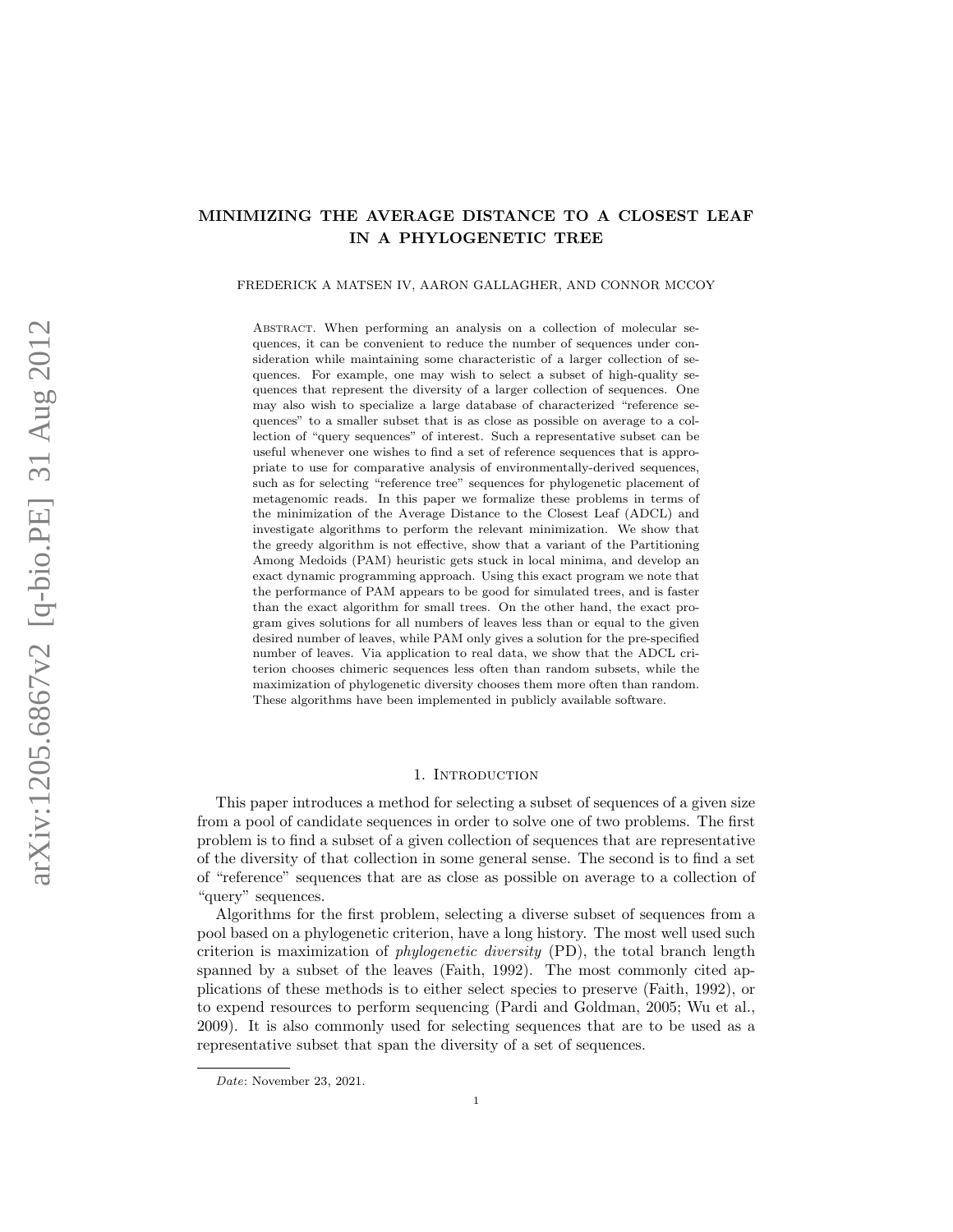PD is a useful objective function that can be maximized very efficiently (Minh et al., 2006), but it has some limitations when used for the selection of representative sequences. Because maximizing the phylogenetic diversity function explicitly tries to choose sequences that are distant from one another, it tends to select sequences on long pendant branches (Bordewich et al., 2008); these sequences can be of low quality or otherwise different than the rest of the sequences. Furthermore, PD has no notion of weighting sequences by abundance, and as such it can select artifactual sequences or other rare sequences that may not form part of the desired set of sequences. This motivates the development of algorithms that strike a balance between centrality and diversity, such that one finds central sequences within a broad diversity of clusters.

The second problem addressed by the present work is motivated by modern genetics and genomics studies, where it is very common to learn about organisms by sequencing their genetic material. When doing so, it is often necessary to find a collection of sequences of known origin with which to do comparative analysis. Once these relevant "reference" sequences are in hand, a hypothesis or hypotheses on the unknown "query" sequences can be tested.

Although it is easy to pick out reference sequences that are close to an individual query sequence using sequence similarity searches such as BLAST, we are not aware of methods that attempt to find a collection of reference sequences that are close on average to a collection of query sequences. Such a method would have many applications in studies that use phylogenetics. In phylogenomics, sequences of known function are used to infer the function of sequences of unknown function (Eisen et al., 1995; Eisen, 1998; Engelhardt et al., 2005). In the study of HIV infections, hypotheses about the history of infection events can be phrased in terms of clade structure in phylogenetic trees built from both query and reference sequences (Piantadosi et al., 2007). In metagenomics, it is now common to "place" a read of unknown origin into a previously constructed phylogeny (Berger et al., 2011; Matsen et al., 2010). Each of these settings requires a set of reference sequences that are close on average to the collection of query sequences.

One approach to picking reference sequences would be to pick every potentially relevant sequence, such as all HIV reference sequences of the relevant subtype, but this strategy is not always practical. Although many strategies in phylogenetics have been developed to speed inference, most analyses still require quadratic or greater execution time. On the other hand, the number of sequences available to do comparative analysis is growing at an exponential pace. This motivates strategies to pick useful subsets of sequences.

It may seem ironic that in order to find a useful subset of sequences for phylogenetics, we propose a fairly complex algorithm to use on a tree that has already been built; there are several reasons that have led us to develop this methodology. First, tree-building methods vary widely in their running time, from sub-quadratic time methods (Price et al., 2010) to very computationally expensive Bayesian methods that model many aspects of the mutation process. Similarly, analytic methods taking a tree as input may scale poorly with large numbers of taxa. When a dataset is too large for an expensive method, our algorithm can be used in conjunction with a fast/approximate phylogenetic method to pick a subset of sequences to use in the more complex method. Second, we note that there is a remarkable quantity of sequences for certain loci, such as over 2 million 16s sequences from Release 10 of the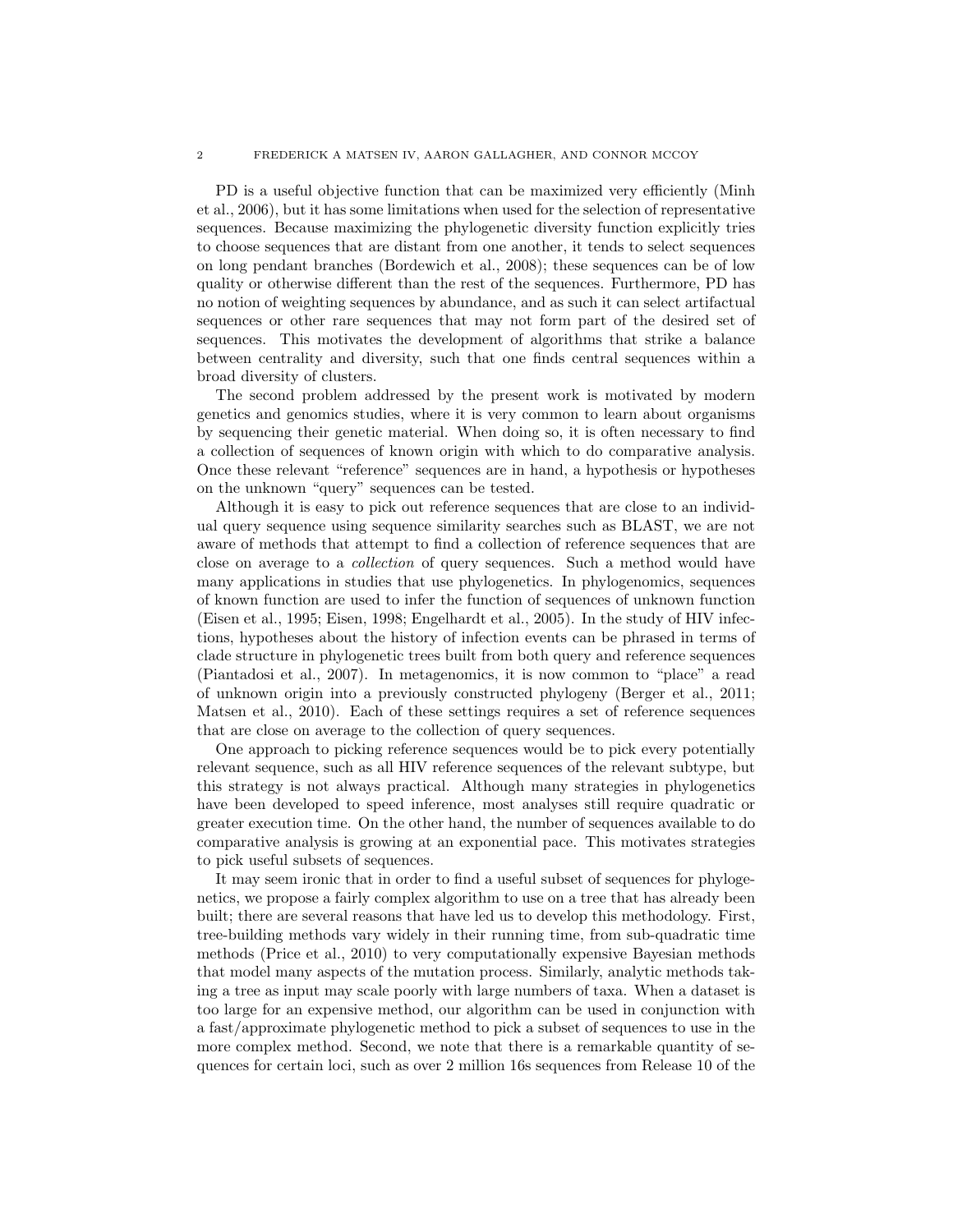RDP database (Cole et al., 2009). Because this number will continue to increase, and many of these sequences are redundant, we feel the need to have a principled method useful for curators to pick sequences that can form a representative subset of these large databases. Others can then use the results of this curation process without having to run the algorithm themselves.

The objective is simple: select the collection of sequences that are on average as close as possible in terms of phylogenetic relatedness to the set of input sequences. We now more formally state the two problems described above (Fig. 1).

**Problem 1.** For a given phylogenetic tree T and desired number of leaves k, find a  $k$ -element subset X of the leaves L that minimizes the Average Distance from each leaf in  $L$  to its Closest Leaf (ADCL) in  $X$ .

We emphasize that the distance is calculated between each leaf and its closest representative in X.

**Problem 2.** Given T and k as before, but let  $R \subset L$  be a set of "reference sequences". Find the k-element subset  $X$  of  $R$  that minimizes the Average Distance of the leaves in  $L \setminus R$  (the "query sequences") to their Closest Leaf in X.

Recalling that the branch length between two sequences is typically the expected number of substitutions per site for those sequences, we are usually calculating the average expected number of substitutions relating each sequence to its closest selected leaf.

These criteria, along with generalizations, can be expressed in a single framework in terms of "mass transport" (Villani, 2003) on trees as follows (Fig. 1). In this framework, the "work" needed to move a mass  $m$  a distance  $d$  is defined to be m times d. For Problem 1 above, assume we are interested in selecting sequences according to the first criterion on a tree with n sequences. Distribute mass  $1/n$  at each of the leaves, and then find the set  $X$  of  $k$  leaves such that the work required to move the mass to one of the leaves in  $X$  is minimized. This is equivalent to minimizing the ADCL criterion, because the optimal solution will have all of the mass for a single leaf being transported to its closest included leaf, incurring a cost of that distance divided by  $n$ ; the sum of these individual quantities of work will be equal to the ADCL.

In a similar way, the second criterion can be phrased as evenly dividing a unit of mass among the tips of  $L \setminus R$ , and finding a set X of leaves in R minimizing work as before. In this second criterion, call the tree induced by the reference sequences R the "reference tree". Because mass can only be transported to reference tree leaves and not query leaves, all of the mass of the query sequences must first be transported somewhere on the reference tree. This amount of work is a fixed cost, and thus we can just think of the mass for a subtree composed of only query sequences as appearing at the attachment location of that query-only subtree to the reference tree. This change of perspective will change the magnitude of, but not the differences between, the ADCL values, thus giving an equivalent solution to Problem 2.

A further motivation for considering mass at internal nodes of a tree comes from phylogenetic placement, i.e. the mapping of query sequences into a tree built from the reference sequences. This collection of placements can then be thought of as a collection of mass on the tree, and the optimization can proceed as above. The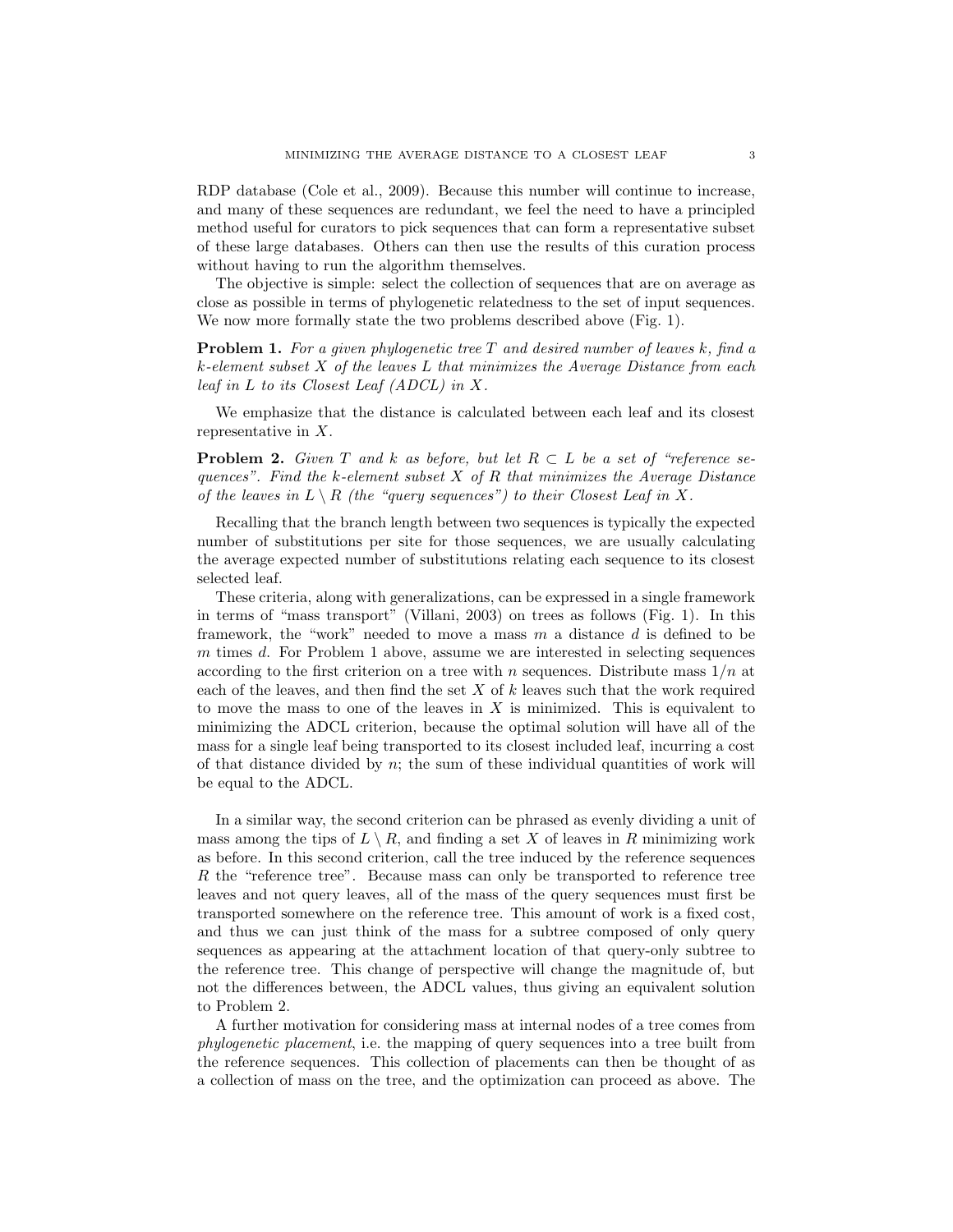

FIGURE 1. A diagram showing two example Average Distance to the Closest Leaf (ADCL) minimization problems. The  $k$  selected leaves are marked with hollow stars; in this case  $k = 2$ . Problem 1 is to minimize the average distance from each leaf to its closest selected leaf. Problem 2 is to minimize the average distance from the query sequences (gray branches) to their closest reference sequence (reference sequence subtree in black). Both of these problems can be thought of as instances of Problem 3, which is to minimize the work required to move mass (gray circles) to a subset of k leaves. In Problem 1, a unit of mass is uniformly divided amongst the leaves of the tree. In Problem 2, mass is distributed in proportion to the number of query leaves that attach at that point.

transition of placements to mass distribution can include "spreading" out mass according to uncertainty in placement (Matsen et al., 2010; Evans and Matsen, 2012). Because of the speed of placement algorithms, this can be a useful way of proceeding when the set of query sequences is large. We have previously used mass transport to measure the differences between collections of placements (Evans and Matsen, 2012). In this context, a collection of query sequences can be mapped onto the tree and used to pick an optimal subset of reference sequences.

Arbitrary distributions of mass on the tree are also possible. These distributions may arise from transforms of placement distributions. Alternatively, they may arise by assigning an arbitrary value to various locations on the tree; these values may convey the importance of regions of a tree for some analysis.

Because all of these can be formulated in terms of mass on a phylogenetic tree, rather than considering Problems 1 and 2 separately, we solve the following generalization of both of them: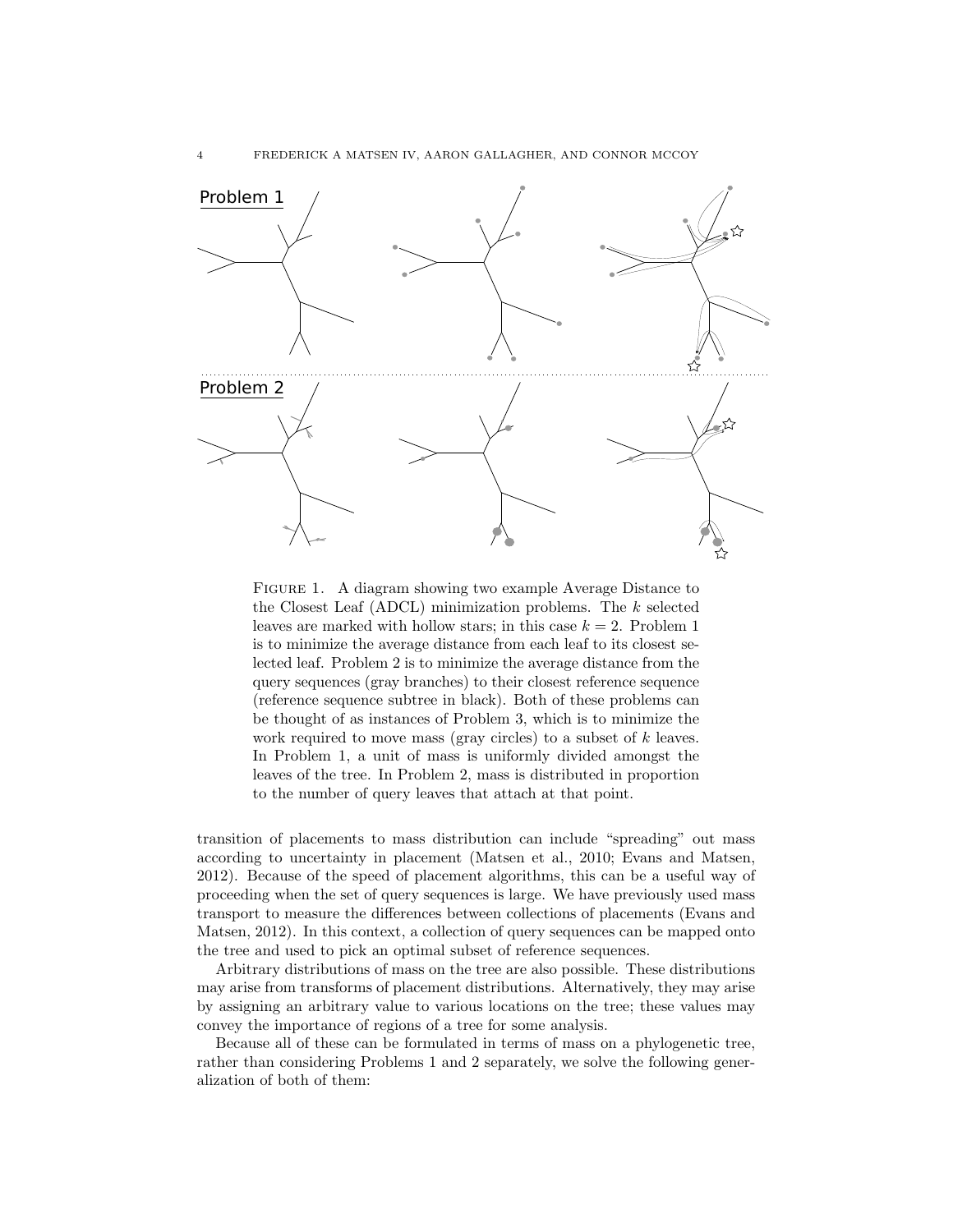**Problem 3.** Given a mass distribution  $\mu$  on a phylogenetic tree T with n leaves and some  $0 < k < n$ , find the k-element subset X of the leaves of T such that the work required to move the mass  $\mu(x)$  at point  $x \in T$  to x's closest leaf in X is minimized across all k-element subsets of the leaves of T.

We will still call this problem "minimizing ADCL" because it attempts to minimize the average distance to the closest leaf, where now the average is weighted by the mass distribution. It should also be pointed out that the distances used in the ADCL framework are the distances in the original tree. When leaves are pruned out of the tree, a tree built de novo on this reduced set will have different branch lengths than the original tree with branches pruned out; we do not attempt to correct for that effect here. A more formal statement of Problem 3 is made in the Appendix.

Problem 1 is equivalent to the DC1 criteria independently described in chapter 5 of Barbara Holland's Ph.D. thesis (Holland, 2001). She writes out the criterion (among others), discusses why it might be biologically relevant, describes the computational complexity of the brute-force algorithm, and does some experiments comparing the brute-force to the greedy algorithm. She also describes  $L^2$  and  $L^{\infty}$ versions of Problem 1.

We also note that the work described here shares some similarities with the Maximizing Minimum Distance (MMD) criterion of Bordewich et al. (2008). In that criterion, the idea is to select the subset  $X$  of leaves such that the minimum distance between any two leaves in X is maximized across subsets of size  $k$ . The MMD criterion has more similarities with PD maximization than it does with Problem 1. Moreover, the MMD analog of Problem 2 (minimizing the maximum distance of a reference sequence to a query sequence) would be highly susceptible to off-target query sequences, such as sequences that are similar to but not actually homologous to the reference set. Because of this difference in objective functions, we have not attempted a comparison with MMD here.

The analogous problem in the general non-phylogenetic setting is the classical  $k$ -medoids problem where  $k$  "centers" are found minimizing the average distance from each point to its closest center. The PAM algorithm (described below) is a general heuristic for such problems, although our exact algorithm, which is based on additivity of distances in a tree, will not work. It appears that the complexity of exact k-medoids is not known and is only bounded above by the obvious brute-force bound. The simpler setting of k-means in the plane has been shown to be NP-hard by Mahajan et al. (2009).

We emphasize that for the purposes of this paper, we assume that  $k$  has been chosen ahead of time. Although we consider choosing an appropriate  $k$  to be an interesting direction for future work, as described in the discussion, the choice will depend substantially on the goals of the user.

## 2. METHODS

In this section we will investigate methods to minimize ADCL for a given mass distribution as in Problem 3. We will first show that the greedy algorithm fails to provide an optimal solution, then describe a variant of the Partitioning Around Medoids algorithm that finds a local minimum of ADCL, and then describe our dynamic program that is guaranteed to find a global minimum.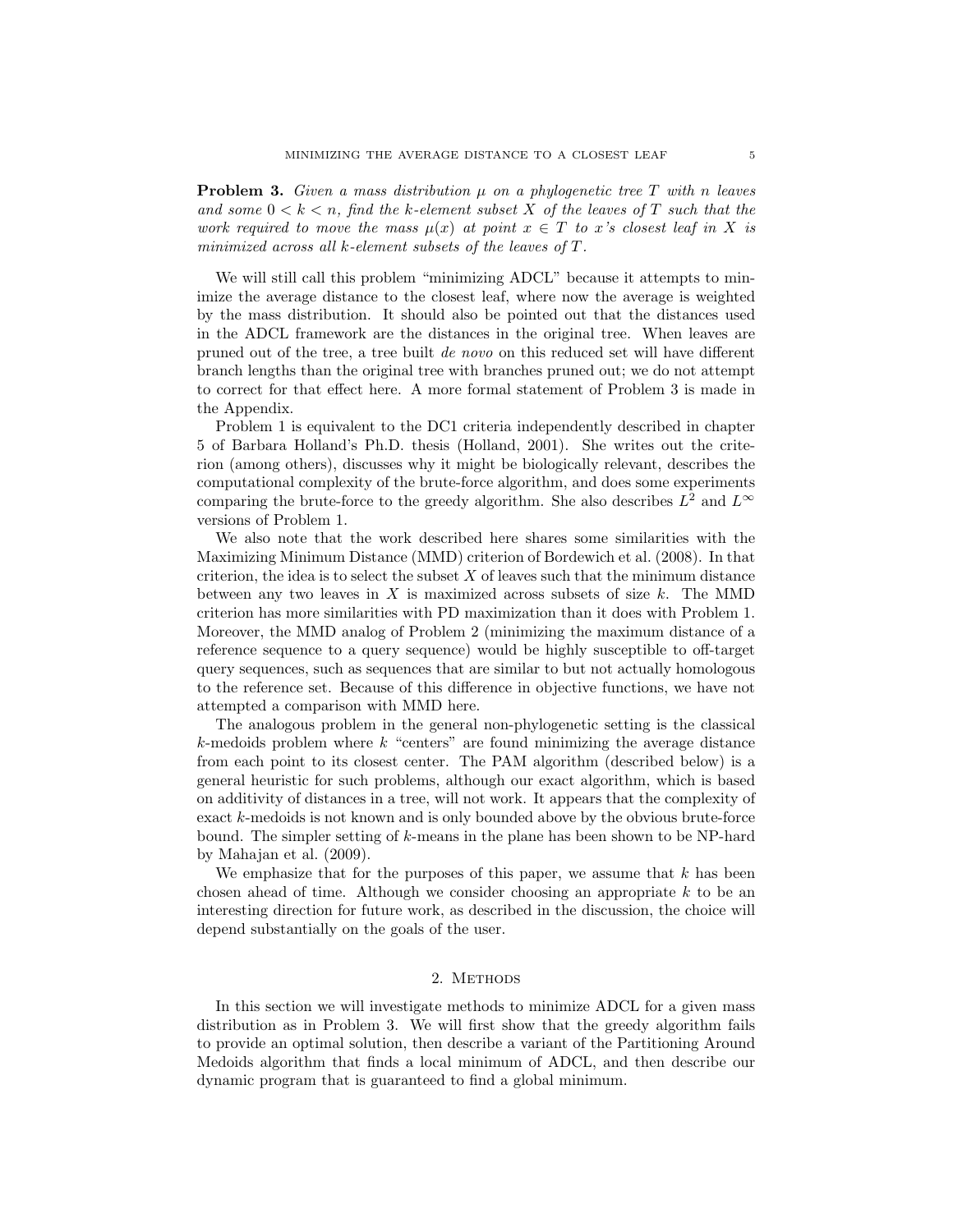For all of these algorithms, the structure of the tree is not re-estimated and branch lengths not re-optimized after removal of leaves. Indeed, the tree is not changed at all, rather the removal is from the set of selected leaves.

2.1. Optimization via greedy leaf pruning. The PD minimization problem is known to be solved exactly by a greedy leaf pruning algorithm (Steel, 2005), and by analogy a reasonable first attempt might be to try to apply the same approach.

**Algorithm 1** (Greedy leaf pruning). Given a tree T, a mass distribution  $\mu$ , and a desired number of leaves  $k$ , start with  $X$  being all of the leaves of the tree.

- (1) If  $|X| = k$  then stop.
- (2) Find the  $\ell$  minimizing the ADCL of  $X \setminus \{\ell\}$
- (3) Remove  $\ell$  from X and return to (1).

A similar algorithm, which instead greedily adds sequences to the chosen set, was independently described by Barbara Holland in her thesis (Holland, 2001).

Proposition 1. Algorithm 1 does not find an optimal solution to Problem 3.

*Proof.* Fix a three-taxon tree with a single internal node, and label the leaves  $n_0$ ,  $n_1$ , and  $n_2$ . Assign mass m to leaves  $n_0$  and  $n_1$ , and assign mass  $m - \epsilon$  to leaf  $n_2$ . Let the edges going to  $n_0$  and  $n_1$  have length x, and the edge going to  $n_2$  have length y. Choose these values satisfying  $0 < \epsilon < m$  and  $0 < y < x$ , and such that  $\epsilon \cdot (x + y) < m \cdot (x - y).$ 

A greedy algorithm will delete leaf  $n_2$  as a first step, because deleting either  $n_0$ or  $n_1$  increases ADCL by  $m \cdot (x+y)$ , while deleting  $n_2$  increases it by  $(m-\epsilon) \cdot (x+y)$ . However, deleting  $n_0$  and  $n_1$  at once leads to an ADCL of  $2m \cdot (x + y)$ , while the other options give an ADCL of  $m \cdot 2x + (m - \epsilon) \cdot (x + y)$ . By our choice of  $m, \epsilon, x$ , and y,

$$
2m \cdot (x+y) < m \cdot 2x + (m - \epsilon) \cdot (x+y).
$$

Therefore removing  $n_0$  and  $n_1$  is optimal, while the greedy algorithm removes  $n_2$ in its first step.  $\Box$ 

This approach has shown poor enough performance in practice compared to the one in the next section (results not shown) that we have not pursued efficient optimization.

2.2. Optimization via Partitioning Among Medoids. A different way to minimize ADCL is to adapt heuristic algorithms for the so-called  $k$ -medoids problem. The objective of  $k$ -medoid clustering is the same as  $k$ -means clustering, except that the cluster centers  $X$  must be chosen to be elements of the set  $L$  being clustered. Those chosen centers  $X \subset L$  are called "medoids." That is, the objective is to find a subset  $X$  of elements minimizing the average distance from each element  $y$  of  $L$ to the closest element  $x_y$  of X. Problem 1 can be expressed as a standard k-medoid problem, where the points are leaves of the tree and the distances between them are distances between those leaves of the tree. One common approach for the k-medoid problem is called the Partitioning Around Medoids (PAM) algorithm (Theodoridis and Koutroumbas, 2006). This algorithm starts with a random selection of  $k$ medoids, then executes a hill-climbing heuristic to improve the relevant objective function.

Problem 2 can also be formulated as a variant of PAM that we now describe. The same algorithm can be used for Problem 3 in the (common) case of a discrete mass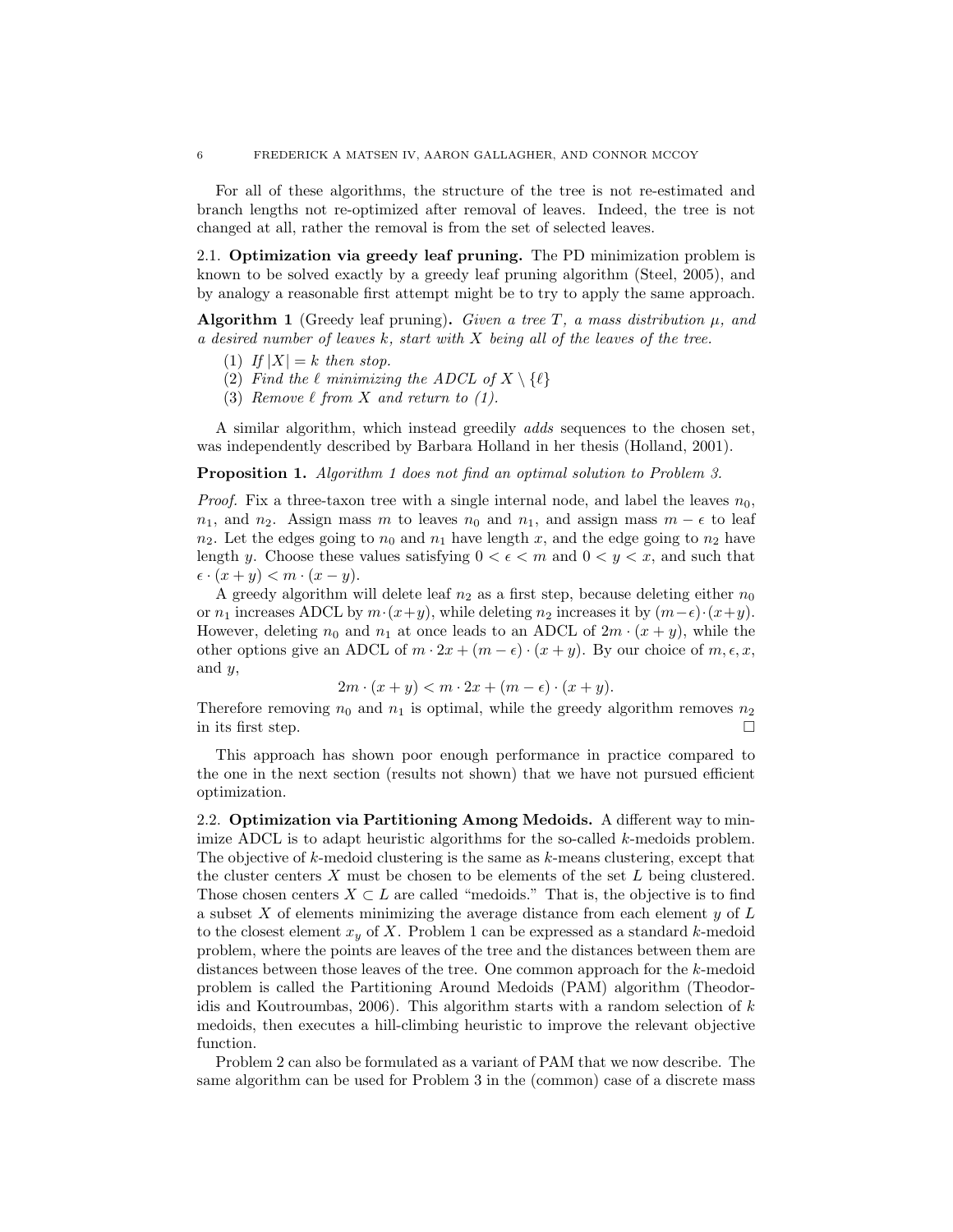distribution. Let J be an arbitrary set of items. Assume we are given a distance matrix M that measures the distance from a set of "leaves"  $L$  to the items in  $J$ , as well as some  $0 < k \leq |L|$ . The goal is to find a k-element set of leaves  $X \subset L$ minimizing the objective function, which is the average distance of each item in  $J$ to its closest leaf in X.

Algorithm 2 (PAM variant). Initialize  $X \subset L$  as a random selection of k leaves. Repeat the following process until an iteration over every value in  $X$  does not strictly decrease the objective function.

- (1) For a single i in X; remove it from X and try adding every other  $j \in L \backslash X$ to X in its place.
- (2) Keep the best such exchange if it decreases the objective function.
- (3) Continue with the next i in X.

This differs from the traditional formulation of PAM in two ways. First, the set J is not necessarily identical to  $L$ . Second, whereas PAM examines every combination from  $X \times (L \backslash X)$ , choosing the exchange that most decreases the objective function, this variant only examines the potential exchanges for a single medoid at a time, making the exchange of these that most decreases the objective function before continuing with the next medoid.

The complexity of this PAM variant is  $O(k(|X|-k)|J|)$  for every iteration.



FIGURE 2. An example where the Partitioning Among Medoids (PAM) algorithm gets stuck in a local minimum. Assume masses of equal magnitude  $a, \ldots, d$  on a tree with leaves  $n_0, \ldots, n_3$ , and two leaves are desired from the algorithm (i.e.  $k = 2$ ). Branch lengths are as marked on the tree. The optimal solution is to take  ${n_0, n_3}$ . However, if PAM starts with  ${n_1, n_2}$ , it will not be able to make it to the optimal solution by changing one leaf at a time because the ADCL values for every other pair is greater than that for  $\{n_0, n_3\}$  and  $\{n_1, n_2\}$  (Table 1).

PAM will always find a local minimum in terms of these pairwise exchanges; however it will not always find a global minimum as shown in Figure 2 and Table 1. In that example, there are four masses  $\{a, b, c, d\}$  on a four taxon tree. Assume we are trying to find the pair of leaves minimizing ADCL, and PAM selects  $\{n_1, n_2\}$ as a starting set. The optimal solution is to take  ${n_0, n_3}$ . Because it only swaps a single pair of sequences, and the ADCL increases for every such swap from  $\{n_1, n_2\}$ , it will not be able to escape this local minimum (Table 1).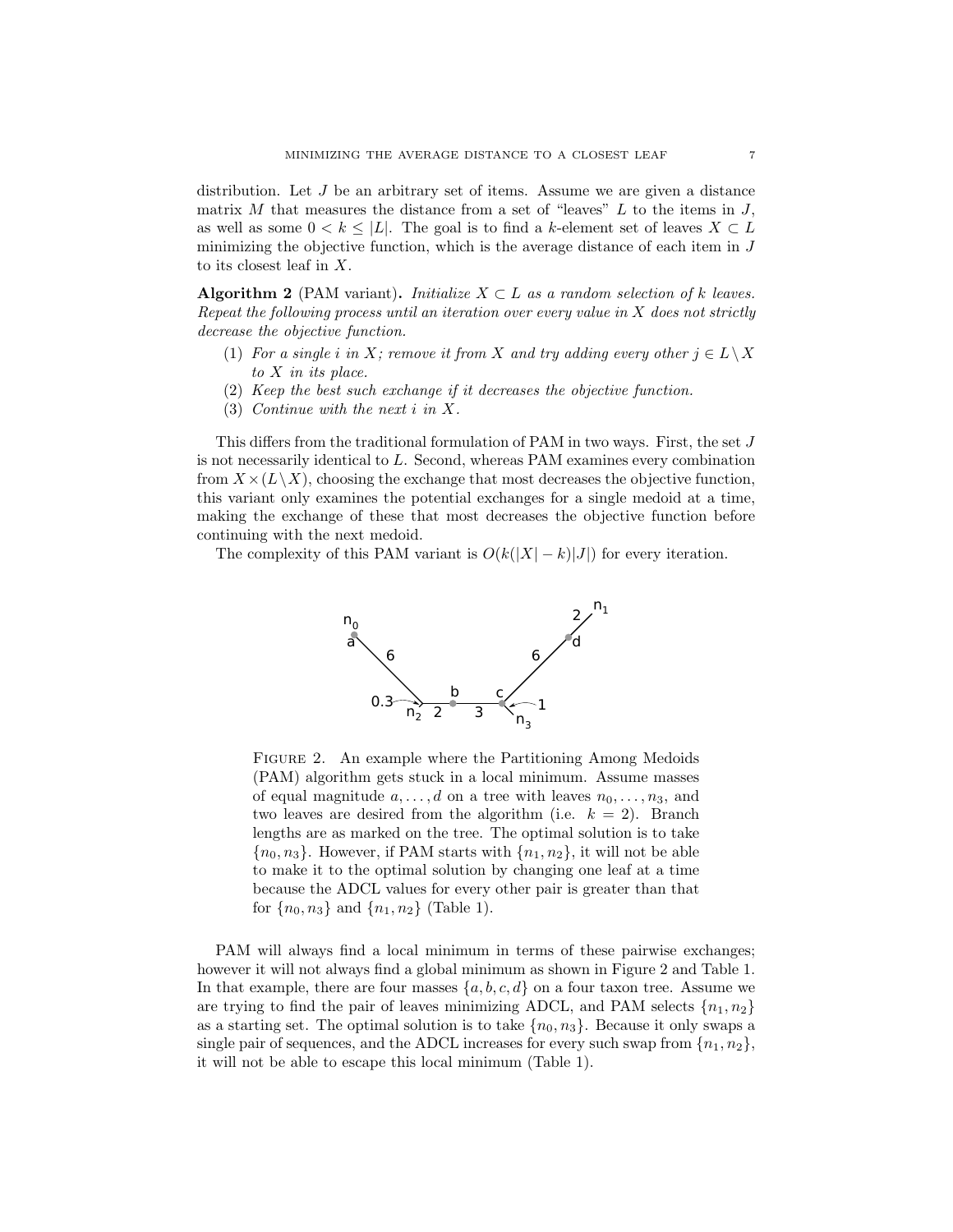| subset            | ADCL  |
|-------------------|-------|
| $\{n_0, n_1\}$    | 4.500 |
| $\{n_0, n_2\}$    | 4.725 |
| $\{n_0, n_3\}$    | 3.000 |
| $\{n_1, n_2\}$    | 3.975 |
| $\{n_{1},n_{3}\}$ | 4.750 |
| ${n_2, n_3}$      | 4.150 |
|                   |       |

Table 1. ADCL values for all subsets of two leaves for the example in Figure 2.

2.3. Exact algorithm. We also present the following exact dynamic program. We note that the exact algorithm gives solutions for all numbers of leaves less than or equal to the given desired number of leaves  $k$ , which can be useful when the best  $k$ is to be inferred from the data. This section will give a high-level overview of the exact algorithm; for a complete description see the Appendix.

Our exact algorithm is a dynamic program that proceeds from a chosen "root" out to the leaves then back to the root of the tree. Assume the dynamic program has descended into a subtree S of T. The optimal solution will allow some number of leaves to be used within  $S$ , and will have some amount, direction, and distance of mass transport through the root of S. However, by the nature of a dynamic program, this number of leaves and mass transportation characteristics are necessarily not known when the algorithm is visiting the subtree S. For this reason, the algorithm builds a collection of "partial solutions" for every subtree and number of selected leaves less than or equal to k; these partial solutions are indexed by the amount and direction of mass transport going through the root of S and only specify where the mass within that subtree will go (Fig. 3). When progressing proximally (towards the root) through an internal node that is the root of a subtree S, the candidate list of partial solutions for S is built from every combination of partial solutions for the subtrees of S. Because this combination is done for every allocation of leaves to subtrees of total number of leaves less than or equal to  $k$ , the final output of this algorithm is solutions for every number of allowed leaves less than or equal to  $k$ .

These solution sets can become very large, and it is necessary to cut them down in order to have a practical algorithm. Ideally, this dynamic program would only maintain partial solutions that could be optimal for some number of leaves and some amount and direction of mass transport through the root of S. In fact it is possible to only keep exactly that set of partial solutions using methods from geometry. The partial solutions can be partitioned by the number of leaves used and the direction of mass transport through the root of S. These solutions will either be *root mass distal* (RMD) solutions, where the solution may accept mass to flow into the subtree from the outside, or *root mass proximal* (RMP) solutions, where the solution sends mass through the root of the subtree to the outside. Note that the distinction between these two types of partial solutions concerns the flow of the mass through the root of the subtree only. For example, RMP solutions with a non-empty leaf set have some mass flowing towards those leaves and a (possibly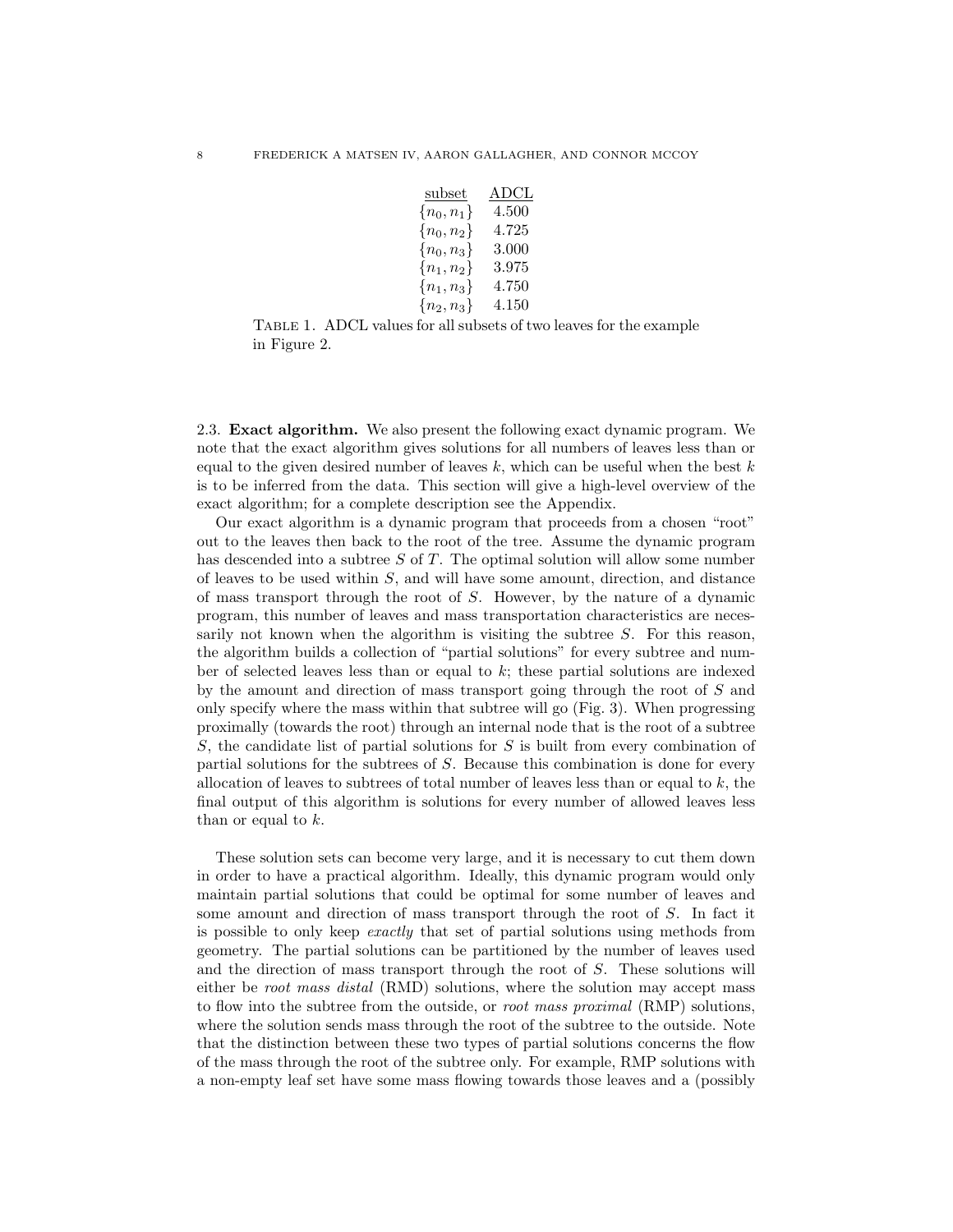

FIGURE 3. The movement of mass within a subtree depends on the selection of leaves outside the subtree, motivating a dynamic program that keeps solutions that could be optimal for a variety of circumstances outside of the tree. Here, stars represent selected leaves and filled circles represent masses.

empty) amount of mass flowing proximally out of the root. Whether a partial solution is an RMP or an RMD solution specifies its mass direction class.

Thus for the dynamic program we will solve the optimal mass transport for all possible contexts of the rest of the tree: when the partial solution has proximal mass going proximally through the root of S to some leaf of unknown distance in the rest of the tree, or some unknown amount of mass descending to a leaf in S. For an RMP solution, the amount of work required in a given partial solution to move the mass in  $S$  to some selected leaf is equal to the mass transport within S plus the amount of work required to move the proximal mass of that partial solution some distance  $x$  away from the root of  $S$ . The amount of work is linear in x, with y-intercept the amount of work within  $S$ , and with slope equal to the amount of mass that moves outside of S. For a given partial solution, we can plot the contribution of the mass in  $S$  to the ADCL as a function of  $x$ . In a similar way, we can plot the amount of work required for an RMD solution, except this time the appropriate parameter  $x$  to use is the amount of mass that comes distally (away from the root) through the root of  $S$ . The work is again linear in  $x$ , and the y-intercept is again the amount of work within  $S$ , but with slope equal to the distance to the closest leaf that is selected in S. These lines will be called *subwork* lines, and the parameter x will be called the *subwork parameter*.

The only partial solutions that could form part of an optimal solution are those that are optimal for some value of the subwork parameter (Fig. 4). This optimization can be done using well-known algorithms in geometry. Imagine that instead of considering the minimum of a collection of subwork lines, we are using these lines to describe a subset of the plane using inequalities. Some of these inequalities are spurious and can be thrown away without changing the subset of the plane; the rest are called facets (Ziegler, 1995). Our implementation uses Komei Fukuda's cddlib implementation (Fukuda, 2012) of the double description method (Fukuda and Prodon, 1996) to find facets. The complexity of our exact algorithm is difficult to assess, given that in the words of Fukuda and Prodon (1996), "we can hardly state any interesting theorems on [the double description algorithm's] time and space complexities." We note that our code uses the floating point, rather than exact arithmetic, version of cddlib because branch lengths are typically obtained by numerical optimization to a certain precision. For this reason, our implementation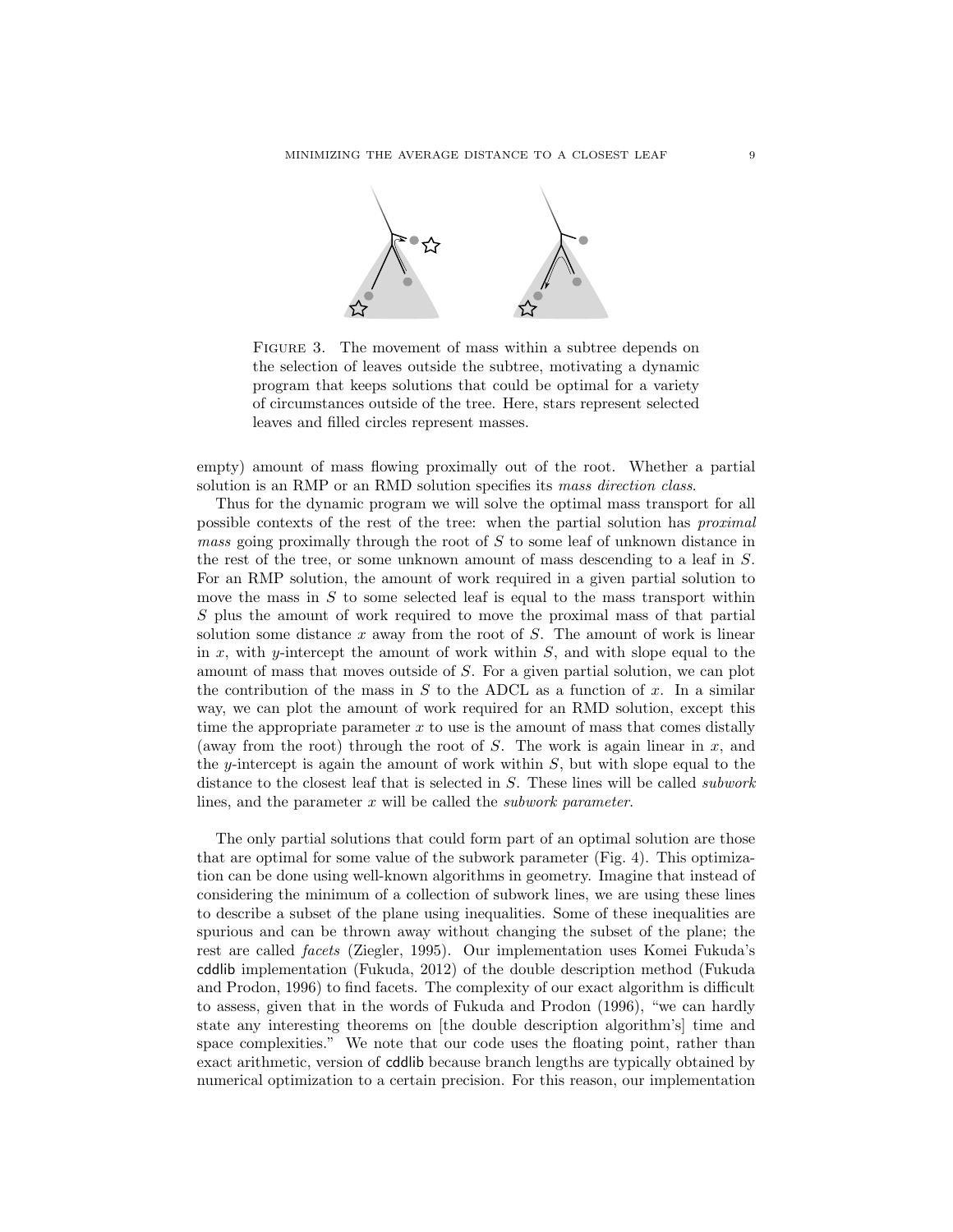

FIGURE 4. A visual depiction of the method of removing partial solutions that could not be optimal for any setting in the rest of the tree. Each line represents the total work for a partial solution that has subwork parameter  $x$ . Because the dashed lines are not minimal for any value of  $x$ , they can be discarded.

is susceptible to rounding errors, and ADCLs are only compared to within a certain precision in the implementation. We note that a solution that is optimal when restricted to a subproblem need not be optimal itself.

### 3. RESULTS

We have developed and implemented algorithms to minimize the Average Distance to the Closest Leaf (ADCL) among subsets of leaves of the reference tree. These algorithms are implemented as the min adcl tree (Problem 1) and min adcl (Problems 1, 3) subcommands of the rppr binary that is part of the pplacer (http: //matsen.fhcrc.org/pplacer/) suite of programs. The code for all of the pplacer suite is freely available (http://github.com/matsen/pplacer).

Our PAM implementation follows Algorithm 2. We found this variant, which makes the best exchange at each medoid rather than the best exchange over all medoids, to converge two orders of magnitude more rapidly than a traditional PAM implementation (Figs. S3, S4).

We used simulation to understand the frequency with which PAM local minima are not global minima as in Figure 2, as well as the relative speed of PAM and the exact algorithm. For tree simulation, random trees were generated according to the Yule process (Yule, 1925); branch lengths were drawn from the gamma distribution with shape parameter 2 and scale parameter 1. We evaluated three data sets: two "tree" sets and one "mass" set. For the "tree" test sets, trees were randomly generated as described, resulting in 5 trees of 1,000 leaves each, and a collection of trees with 10 to 2,500 leaves in increments of 10 leaves. Problem 1 was then solved using each algorithm for each "tree" test set; for the 1,000 leaf trees k was set to each number from 1 to 991 congruent to 1 mod 10, and for the large collection of trees  $k$  was set to half the number of leaves. For the "mass" test set, one tree was built for each number of leaves from 5 to 55 (inclusive); for each of these trees, m masses were assigned to uniformly selected edges of the tree at uniform positions on the edges, where  $m$  ranged from 5 to 95 masses in 10-mass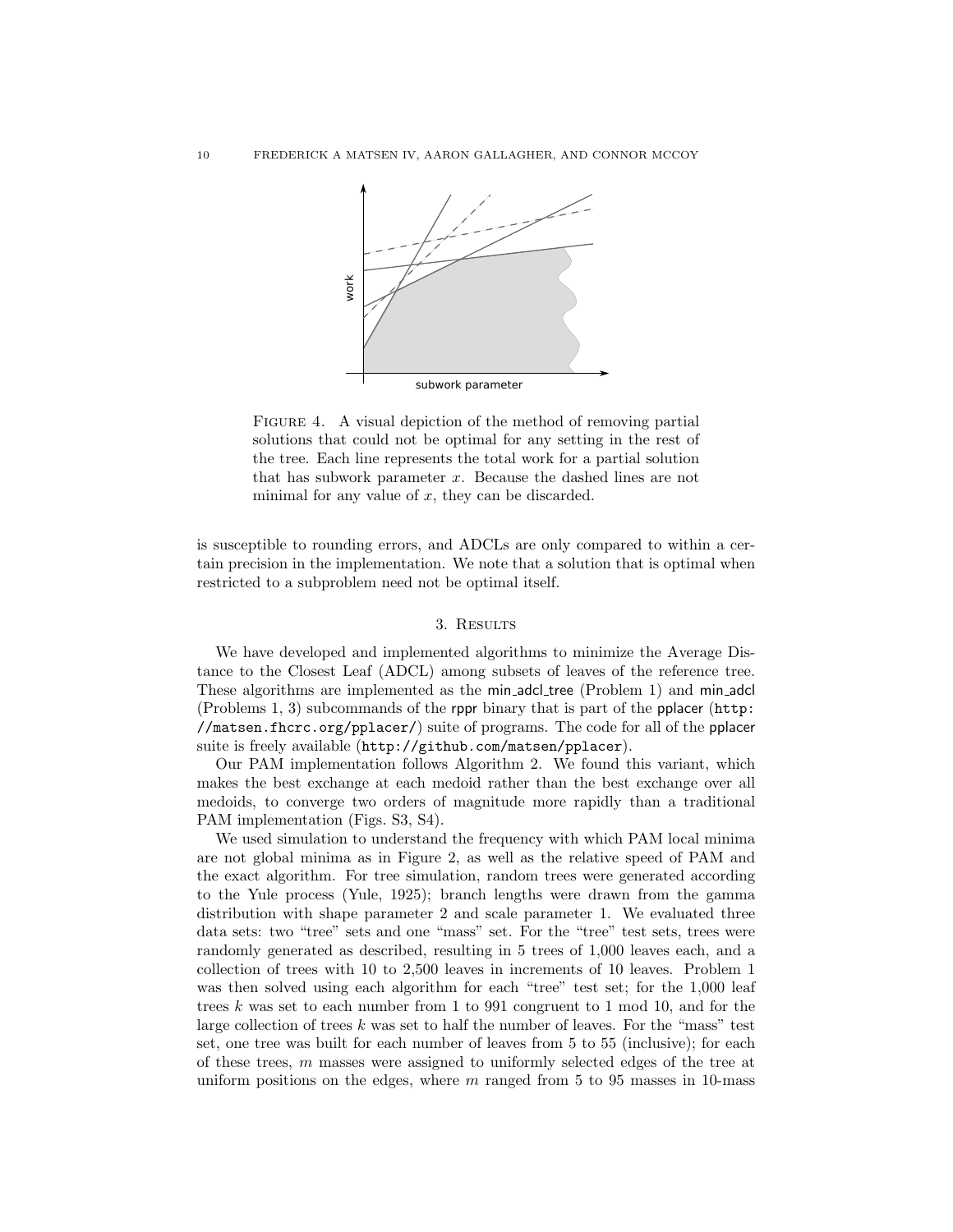increments. All of these simulated test sets have been deposited in Dryad (http: //datadryad.org/handle/10255/dryad.41611). Problem 2 was then solved using each algorithm with  $k$  equal to (the ceiling of) half the number of leaves.



FIGURE 5. Comparison between the ADCL results obtained by the exact algorithm and the PAM heuristic on the "mass" test set. The points are black triangles when the difference in ADCL between PAM and the exact algorithm is greater than 10−<sup>5</sup> .

The PAM heuristic typically works well. Although we have shown above that the PAM algorithm does get stuck in local minima (Fig. 2), it did so rarely on the "mass" data set (Fig. 5); similar results were obtained for the "tree" data set (results not shown). As might be expected, PAM displays the greatest speed advantage in when k is rather large on the "tree" data set (Fig.  $6$ ). PAM is slowest for k equal to  $n/2$  because that value of k has the largest number of possible k-subsets; once  $k > n/2$  it gets faster because there are fewer choices as far as what to select. PAM is faster for small trees than the exact algorithm on the "tree" data set (Fig. 7), and uses less memory (Fig. S2). We note in passing that the ADCL improvement from PAM is not monotonically non-increasing, which is to say that it is possible to have a small improvement followed by a large improvement.

The currently available tools for automatic selection of reference sequences include the use of an algorithm that maximizes PD or using a random set of sequences (Redd et al., 2011). Others have pointed out that long pendant branch lengths are preferentially chosen by PD maximization, even when additional "real" diversity is available (Bordewich et al., 2008). Long pendant branch lengths can be indicative of problematic sequences, such as chimeras or sequencing error.

We designed an experiment to measure the extent to which the ADCL algorithm would pick problematic sequences compared to PD maximization and random selection. We downloaded sequences with taxonomic annotations from Genbank belonging to the family Enterobacteriaceae, and identified chimeric sequences using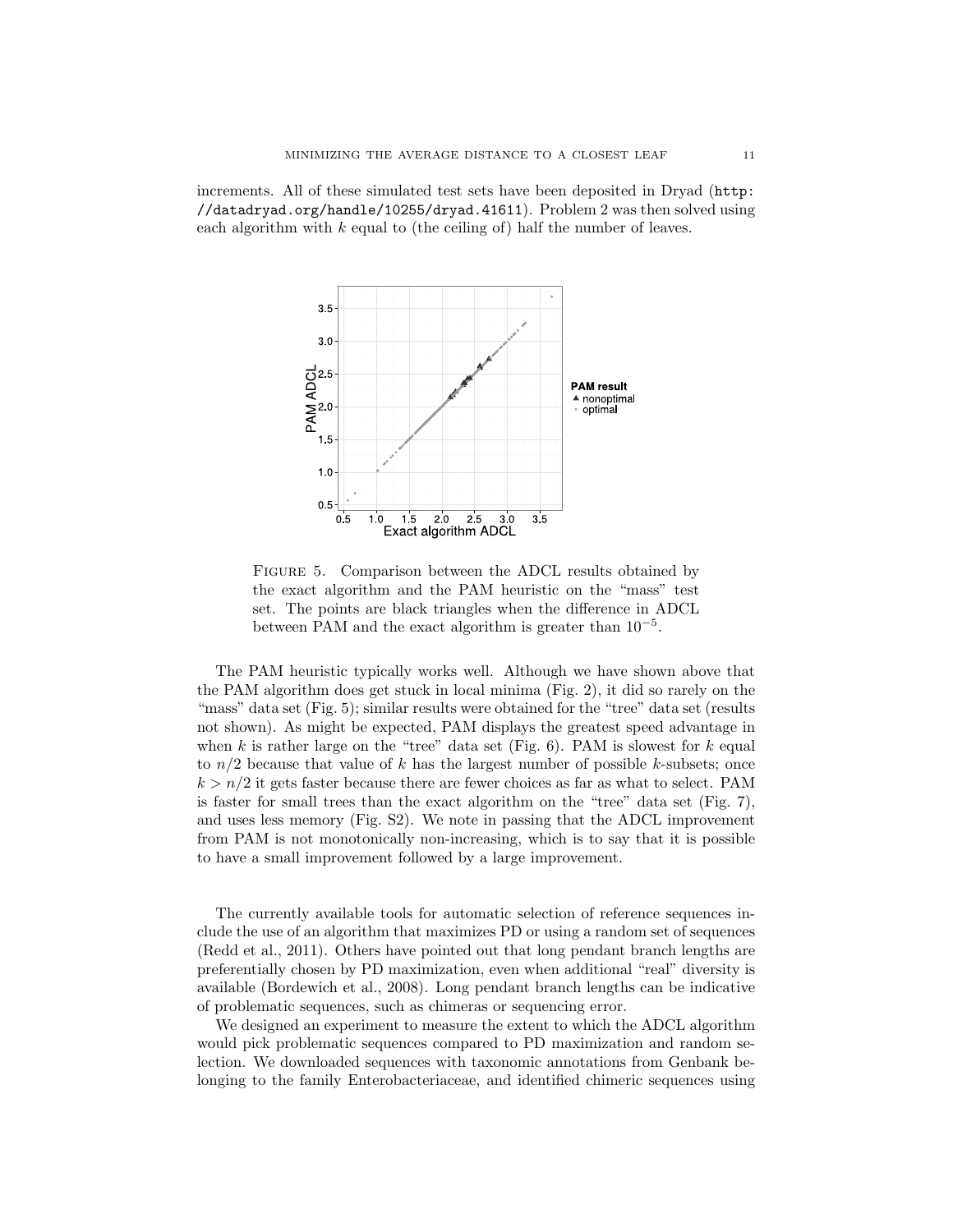

FIGURE 6. Comparison of the time required to run the exact algorithm versus PAM with respect to the number of leaves selected to keep. Five trees were generated of 1,000 leaves each, and for each number k from 1 to 991 congruent to 1 mod 10, both algorithms were run to keep  $k$  of the leaves. The mean and standard errors are shown here.

UCHIME (Edgar et al., 2011). We built a tree of consisting of these sequences and other sequences from the same species from the RDP database release 10, update 28 (Cole et al., 2009). Five sequences were chosen for each species (when such a set existed). Remaining RDP sequences from these species were then placed on this tree using pplacer (Matsen et al., 2010) and the full algorithm was used to pick some fraction  $x$  of the reference sequences. In this case, using the full algorithm to minimize ADCL was less likely to choose chimeric sequences than choosing at random, while PD maximization was more likely to choose chimeric sequences (Fig. 8). The ADCL for the full algorithm was substantially lower than for either PD maximization or random subset selection, as would be expected given that ADCL is explicitly minimized in our algorithms.

We are not proposing this algorithm as a new way to find sequences of poor quality, rather, it is a way of picking sequences that are representative of the local diversity in the tree. The chimera work above was to make the point that artifactual sequences clearly not representative of actual diversity do not get chosen, while they do using the PD criterion. We also note that because bootstrap resampling can change branch length and tree topology, the minimum ADCL set is not guaranteed to be stable under bootstrapping. However, in the cases we have evaluated, the minimum ADCL value itself is relatively stable to bootstrap resampling when  $k$  is not too small (Fig. S1).

#### 4. Discussion

In this paper we described a simple new criterion, minimizing the Average Distance to the Closest Leaf (ADCL), for finding a subset of sequences that either represent the diversity of the sequences in a sample, or are close on average to a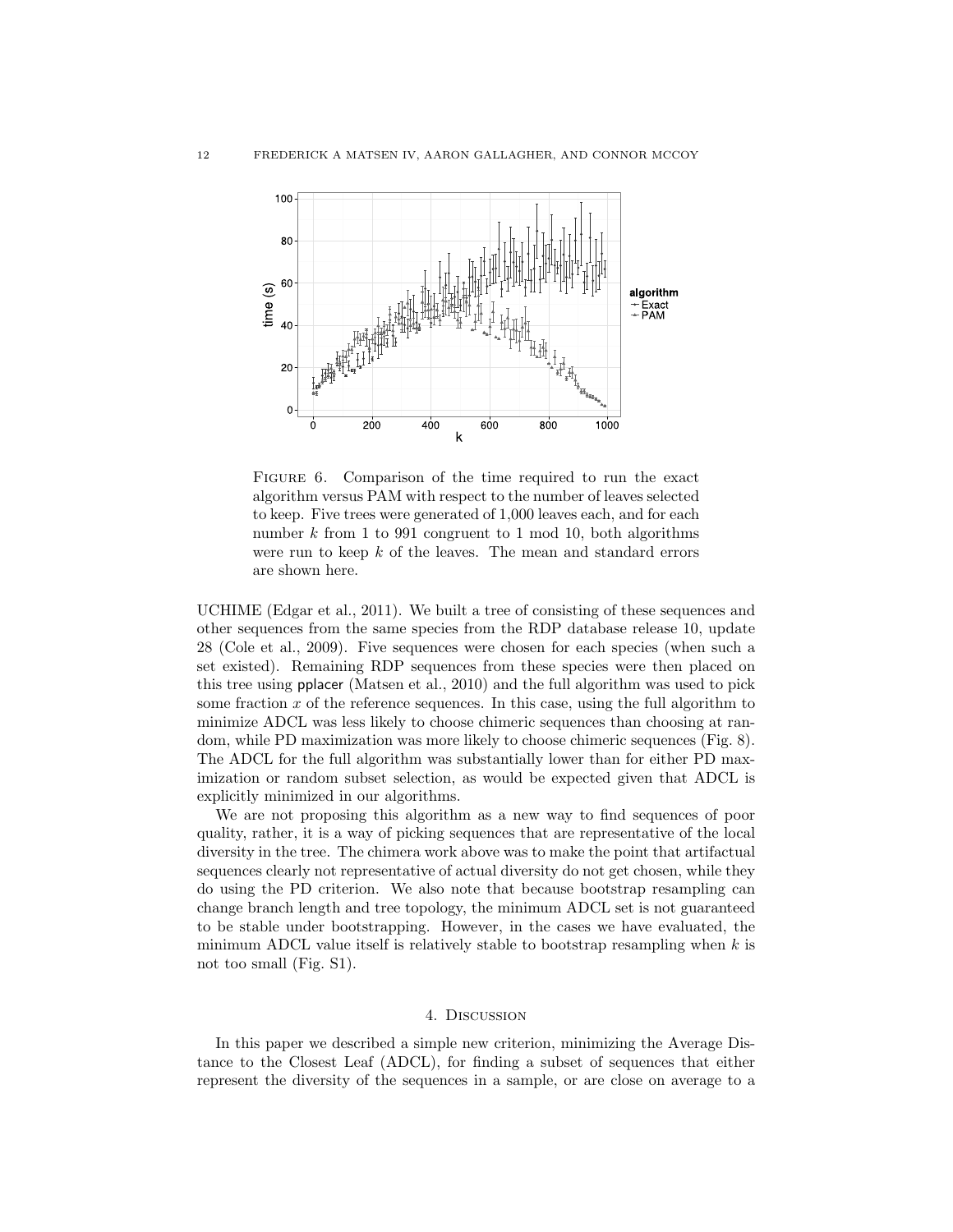

FIGURE 7. Comparison of the time required to run the exact algorithm versus PAM with respect to the number of leaves in the original tree. Trees were generated with 10 to 2,500 leaves in increments of 10 leaves; each tree was pruned to half of the original number of leaves. The result of running each algorithm on a given tree is shown here as a single line with x-position equal to the number of leaves of that tree, while the two y-positions of the line show the times taken by the two algorithms; when the exact algorithm was faster the line is black and when PAM was faster the line is gray. A point on each line shows the time for the PAM algorithm.

set of query sequences. In doing so, abundance information is taken into account in an attempt to strike a balance between optimality and centrality in the tree. In particular, this criterion is the only way of which we are aware to pick sequences that are phylogenetically close on average to a set of query sequences. We have also investigated means of minimizing the ADCL, including a heuristic that performs well in practice and an exact dynamic program. ADCL minimization appears to avoid picking chimeric sequences.

The current implementations are useful for moderate-size trees; improved algorithms will be needed for large-scale use (Fig. 7). We have found present algorithms to be quite useful in a pipeline that clusters query sequences by pairwise distance first, then retrieves a collection of potential reference sequences per clustered group of query sequences, then uses the ADCL criterion for selecting potential reference sequences amongst those (manuscript under preparation). This has the advantage of keeping the number of input sequences within a manageable range, as well as ensuring that the number of reference sequences is comprehensive across the tree.

The computational complexity class of the ADCL optimization problem is not yet clear.

Because of the special geometric structure of the problem, there is almost certainly room for improvement in the algorithms used to optimize ADCL. Only a subset of the possible exchanges need to be tried in each step of the PAM algorithm, and more intelligent means could be used for deciding which mass needs to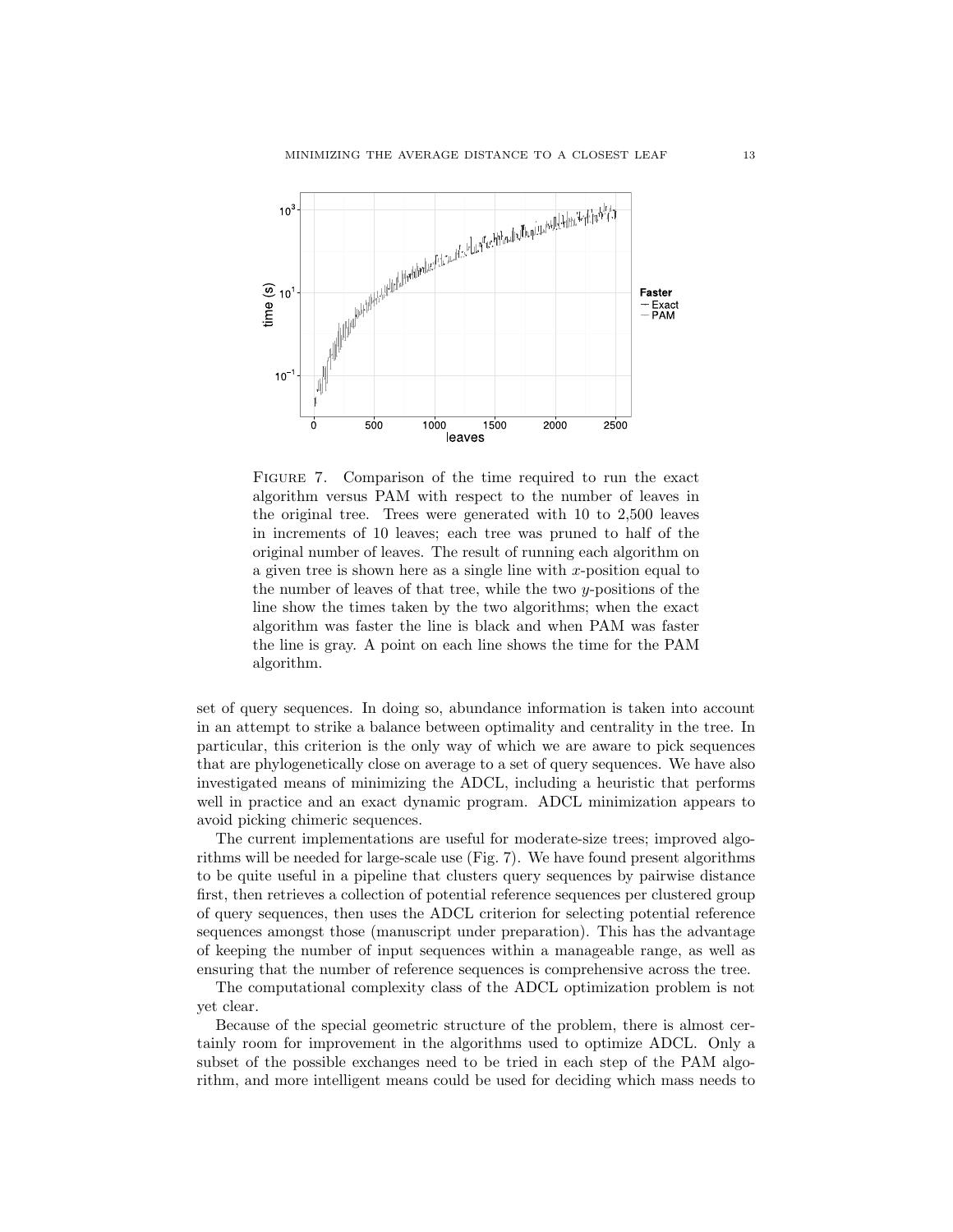

FIGURE 8. ADCL values and proportion of chimeric sequences kept for random selection, PD maximization, and ADCL minimization run on a set of Enterobacteriaceae 16s sequences along with chimeras from the same family identified with UCHIME.

be reassigned, similar to the methods of Zhang and Couloigner (2005). A better understanding of situations such as those illustrated by Figure 4 could lead to an understanding of when PAM becomes stuck in local optima. The geometric structure of the optimality intervals could be better leveraged for a more efficient exact algorithm. The PAM algorithm may also reach a near-optimal solution quickly, then use substantial time making minimal improvements to converge to the minimum ADCL (Fig. S3). If an approximate solution is acceptable, alternate stopping criteria could be used.

In future work, we also plan on investigating the question of what  $k$  is appropriate to use for a given phylogenetic tree given certain desirable characteristics of the cut-down set. We note that using the exact algorithm makes it easy to find a  $k$ that corresponds to an upper bound for ADCL, but the choice of an appropriate upper bound depends on the application and priorities of the user. For example, in taxonomic assignment, some may require subspecies-level precision while others require assignments only at the genus or higher level; the needs for ADCL would be different in these different cases.

#### 5. Funding

The authors are supported in part by NIH grant R01 HG005966-01 and by startup funds from the Fred Hutchinson Cancer Research Center.

#### 6. Acknowledgments

FAM thanks Christian von Mering for reminding him that phylogenetic diversity often picks sequences of low quality, and Steve Evans for helping think about the formulation of mass on trees, as well as pointing out the "medoids" literature. All authors are grateful to Sujatha Srinivasan, Martin Morgan, David Fredricks, and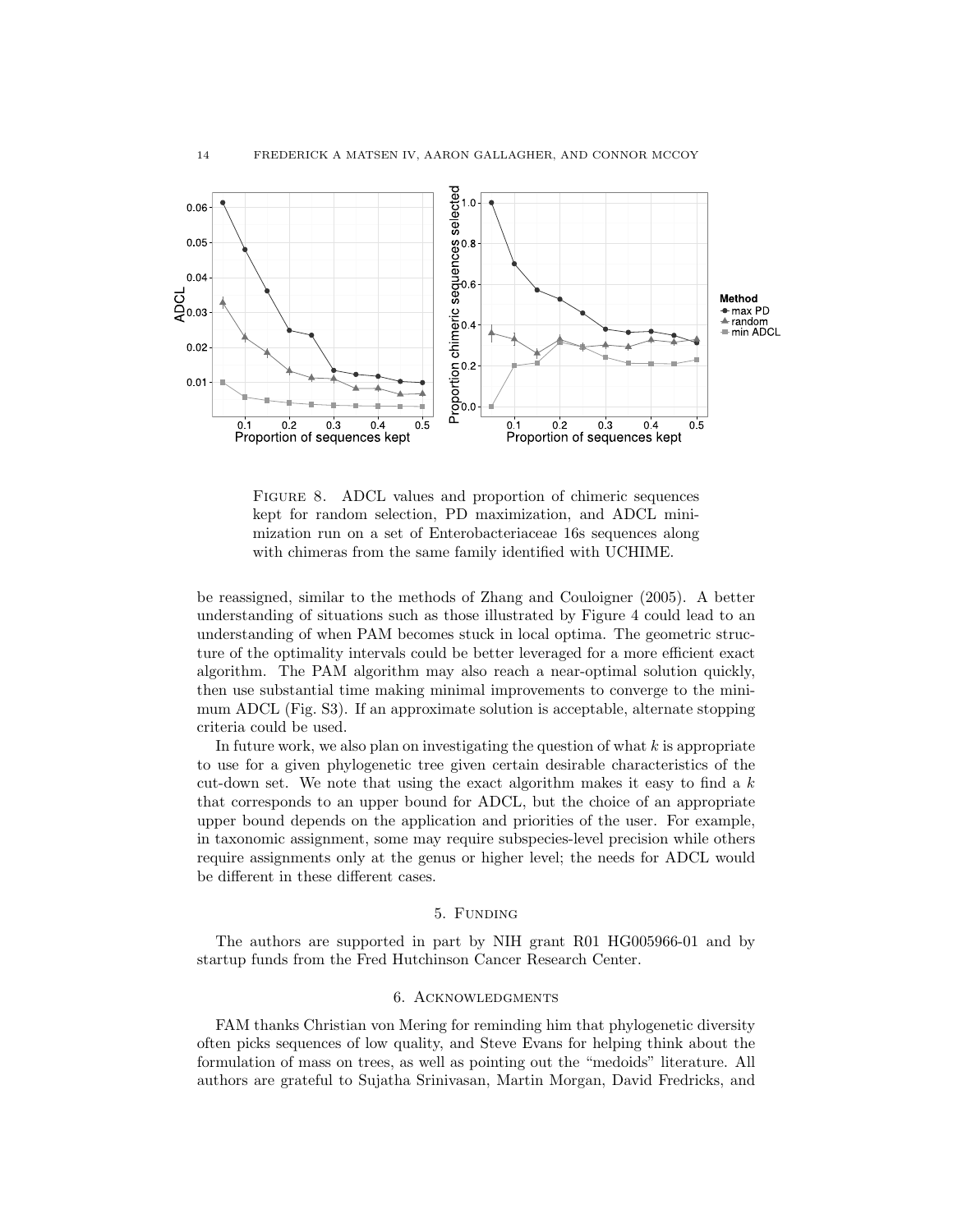especially Noah Hoffman for helpful comments. Aaron Darling, Barbara Holland, and two anonymous reviewers provided feedback that greatly improved the form and content of the manuscript.

## **REFERENCES**

- S.A. Berger, D. Krompass, and A. Stamatakis. Performance, accuracy, and web server for evolutionary placement of short sequence reads under maximum likelihood. Syst. biol., 60(3):291–302, 2011.
- M. Bordewich, A.G. Rodrigo, and C. Semple. Selecting taxa to save or sequence: desirable criteria and a greedy solution. Syst. biol., 57(6):825–834, 2008.
- JR Cole, Q. Wang, E. Cardenas, J. Fish, B. Chai, RJ Farris, AS Kulam-Syed-Mohideen, DM McGarrell, T. Marsh, GM Garrity, et al. The Ribosomal Database Project: improved alignments and new tools for rRNA analysis. Nucleic acids res., 37(suppl 1):D141–D145, 2009.
- R.C. Edgar, B.J. Haas, J.C. Clemente, C. Quince, and R. Knight. Uchime improves sensitivity and speed of chimera detection. Bioinformatics, 27(16):2194–2200, 2011.
- J.A. Eisen. Phylogenomics: improving functional predictions for uncharacterized genes by evolutionary analysis. Genome res., 8(3):163–167, 1998.
- J.A. Eisen, K.S. Sweder, and P.C. Hanawalt. Evolution of the SNF2 family of proteins: subfamilies with distinct sequences and functions. Nucleic acids res., 23(14):2715–2723, 1995.
- B.E. Engelhardt, M.I. Jordan, K.E. Muratore, and S.E. Brenner. Protein molecular function prediction by Bayesian phylogenomics. *PLOS comp. biol.*, 1(5):e45, 2005.
- S N Evans and F A Matsen. The phylogenetic Kantorovich-Rubinstein metric for environmental sequence samples. J. Royal Stat. Soc.  $(B)$ , 74 $(3)$ :569–592, 2012.
- D.P. Faith. Conservation evaluation and phylogenetic diversity. *Biol. Conserv.*, 61  $(1):1-10, 1992.$
- K. Fukuda. cddlib library. http://www.cs.mcgill.ca/~fukuda/soft/cdd\_home/ cdd.html, 2012. version 094f.
- K. Fukuda and A. Prodon. Double description method revisited. Combinat. comp. sci., pages 91–111, 1996.
- B. Holland. Evolutionary analyses of large data sets: trees and beyond. PhD thesis, Massey University, 2001. http://hdl.handle.net/10179/2078.
- M. Mahajan, P. Nimbhorkar, and K. Varadarajan. The planar k-means problem is NP-hard. WALCOM: Algorithms and Computation, pages 274–285, 2009.
- F.A. Matsen, R.B. Kodner, and E.V. Armbrust. pplacer: linear time maximumlikelihood and Bayesian phylogenetic placement of sequences onto a fixed reference tree. *BMC bioinfo.*,  $11(1):538$ ,  $2010$ .
- B.Q. Minh, S. Klaere, and A. Von Haeseler. Phylogenetic diversity within seconds. Syst. biol., 55(5):769–773, 2006.
- TS Motzkin, H. Ralffa, G.L. Thompson, and RM Thrall. The double description method. In Theodore S. Motzkin: selected papers, page 81. Birkhauser, 1983.
- F. Pardi and N. Goldman. Species choice for comparative genomics: Being greedy works. PLOS genet., 1(6):e71, 2005.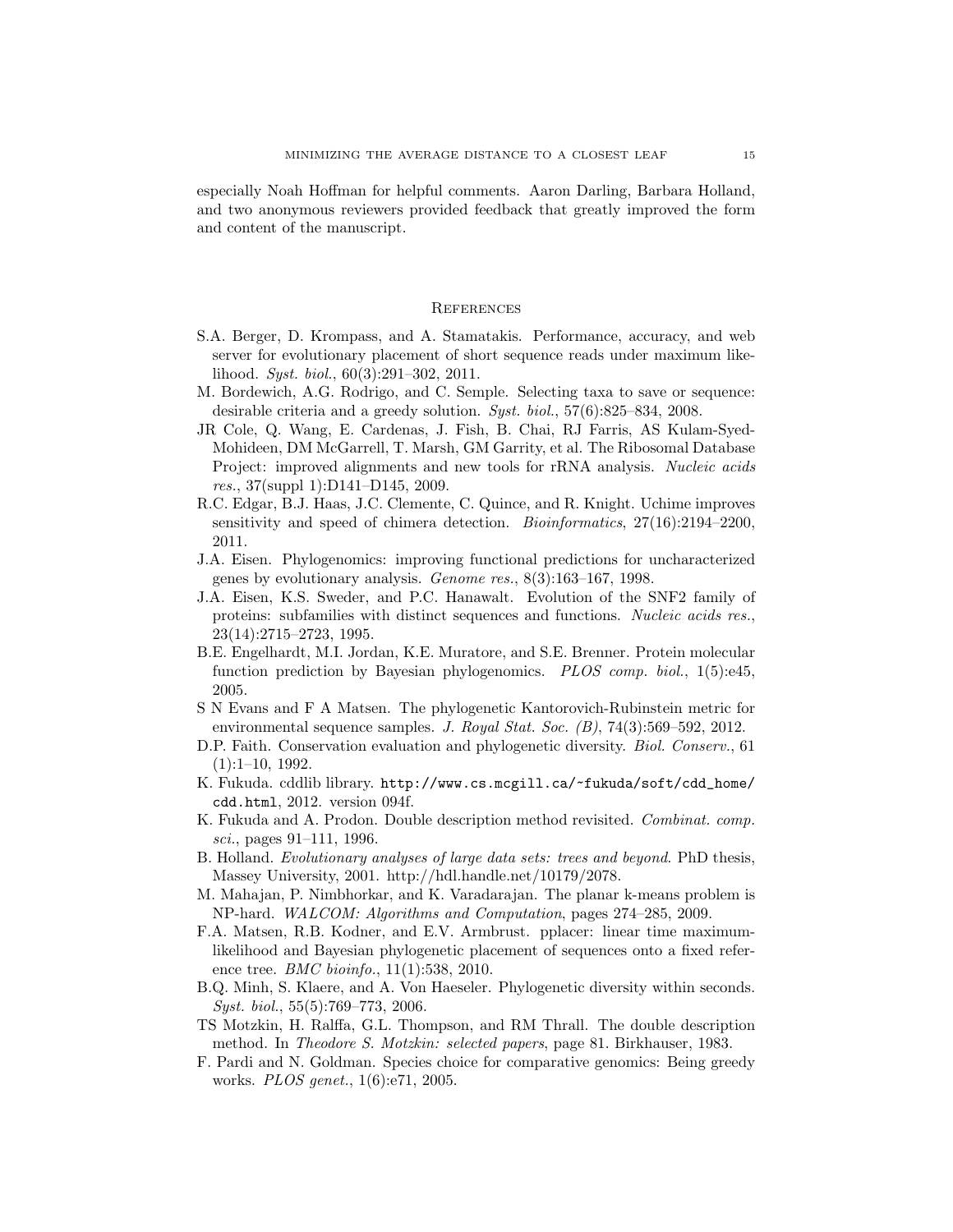16 FREDERICK A MATSEN IV, AARON GALLAGHER, AND CONNOR MCCOY

- A. Piantadosi, B. Chohan, V. Chohan, R.S. McClelland, and J. Overbaugh. Chronic HIV-1 infection frequently fails to protect against superinfection. PLOS pathogens, 3(11):e177, 2007.
- M.N. Price, P.S. Dehal, and A.P. Arkin. Fasttree 2–approximately maximumlikelihood trees for large alignments. PLOS ONE, 5(3):e9490, 2010.
- A.D. Redd, A. Collinson-Streng, C. Martens, S. Ricklefs, C.E. Mullis, J. Manucci, A.A.R. Tobian, E.J. Selig, O. Laeyendecker, N. Sewankambo, et al. Identification of HIV superinfection in seroconcordant couples in Rakai, Uganda, by use of nextgeneration deep sequencing. J. clin. microbiol., 49(8):2859–2867, 2011.
- M. Steel. Phylogenetic diversity and the greedy algorithm. Syst. biol., 54(4):527– 529, 2005.
- S. Theodoridis and K. Koutroumbas. Pattern Recognition. Academic Press, San Diego, 3rd edition, 2006.
- C. Villani. Topics in optimal transportation, volume 58. American Mathematical Society, 2003.
- D. Wu, P. Hugenholtz, K. Mavromatis, R. Pukall, E. Dalin, N.N. Ivanova, V. Kunin, L. Goodwin, M. Wu, B.J. Tindall, et al. A phylogeny-driven genomic encyclopaedia of Bacteria and Archaea. Nature, 462(7276):1056–1060, 2009.
- G.U. Yule. A mathematical theory of evolution, based on the conclusions of Dr. JC Willis, FRS. Phil. Tran. Royal Soc. London (B), 213:21–87, 1925.
- Q. Zhang and I. Couloigner. A new and efficient k-medoid algorithm for spatial clustering. Comp. Sci. and Its Appl.–ICCSA 2005, pages 207–224, 2005.
- G.M. Ziegler. Lectures on polytopes, volume 152 of Graduate Texts in Mathematics. Springer, 1995.

## 7. Appendix: A more complete description of ADCL minimization

The distance  $d(\cdot, \cdot)$  between points on a tree is defined to be the length of the shortest path between those points. A rooted subtree is a subtree that can be obtained from a rooted tree  $T$  by removing an edge of  $T$  and taking the component that does not contain the original root of T. The proximal direction in a rooted tree means towards the root, while the distal direction means away from the root. We emphasize that the phylogenetic trees here are considered as collections of points with distances between them, i.e. metric spaces, such that by a subset of a phylogenetic tree we mean a subset of those points.

#### 7.1. Introduction to ADCL.

**Definition 1.** A mass map on a tree T is a Borel measure on T. A mass distribution on a tree  $T$  is a Borel probability measure on  $T$ .

**Definition 2.** Given a subset  $X \subset L(T)$  of leaves and a mass distribution  $\mu$ , define the Average Distance to the Closest Leaf (ADCL) to be the expected distance of a random point distributed according to  $\mu$  to its closest leaf in X. That is,

$$
\text{ADCL}_{\mu}(X) = \mathbb{E}\left[\min_{\ell \in X} d(P, \ell)\right].
$$

where  $P \sim \mu$ .

Problem 4. Minimize ADCL for a given number of allowed leaves. That is, given  $0 \leq k \leq |L(T)|$  and probability measure  $\mu$ , find the  $X \subset L(T)$  with  $|X| = k$ minimizing  $\text{ADCL}_{\mu}(X)$ .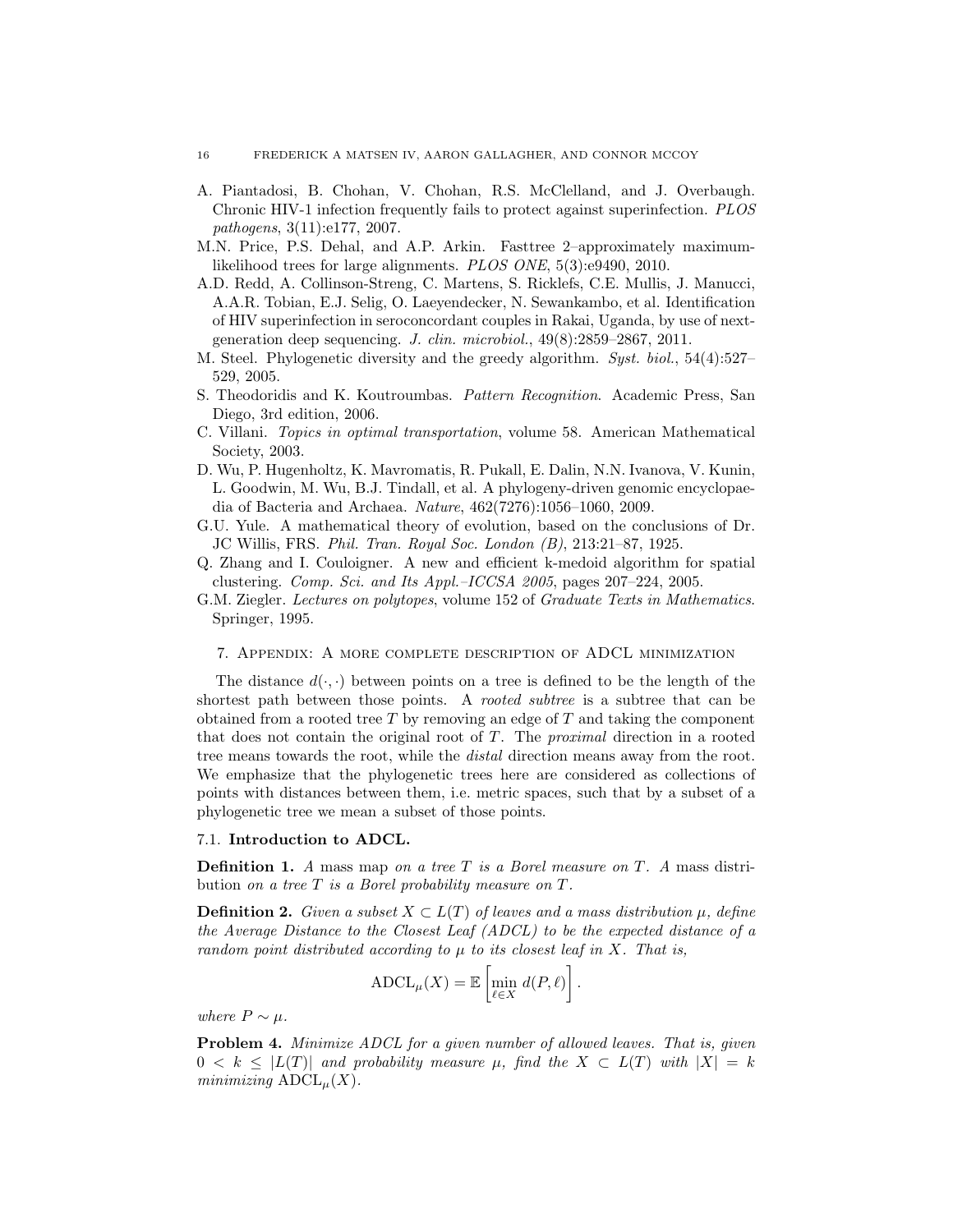The expected distance of a randomly sampled point  $P \sim \mu$  to a fixed point  $\ell$  is equal to the amount of work required to move mass distributed according  $\mu$  to the point  $\ell$ , when work is defined as mass times distance.

7.2. Voronoi regions. In this section we connect the above description with the geometric concept of a Voronoi diagram.

**Definition 3.** Given a subset  $X \subset L(T)$  of leaves and  $\ell \in X$ , the Voronoi region  $V(\ell, X)$  for leaf  $\ell$  is the set of points of T such that the distance to  $\ell$  is less than or equal to the distance to any other leaf in  $X$ . The Voronoi diagram for a leaf set  $X$  in the tree is the collection of Voronoi regions for the leaves in  $X$ .

Note that the Voronoi regions by this definition are closed sets that are not disjoint; they intersect each other in discrete points where the distances to leaves are equal.

**Definition 4.** Given a subset Z of T, a mass distribution  $\mu$  and a leaf  $\ell$ , let  $\delta_{\mu}(Z, \ell)$ be the work needed to move the mass of  $\mu$  in Z to the leaf  $\ell$ .

The following simple lemma allows us to express the ADCL in terms of the Voronoi regions.

**Lemma 1.** Let  $\mu$  be a mass distribution. Then

(1) 
$$
ADCL_{\mu}(X) = \sum_{\ell \in X} \delta_{\mu}(V(\ell, X), \ell).
$$

*Proof.* For a given  $p \in T$ ,

$$
\min_{\ell \in X} d(p, \ell) = \sum_{\ell \in X} 1_{V(\ell, X)}(p) d(p, \ell).
$$

where  $1_{V(\ell,X)}$  is the indicator function for the set  $V(\ell,X)$ . Let  $P \sim \mu$ . Then

$$
\mathbb{E}\left[\min_{\ell \in X} d(P,\ell)\right] = \int_{p \in T} \min_{\ell \in X} d(p,\ell) d\mu
$$

$$
= \sum_{\ell \in X} \int_{p \in V(\ell,X)} d(p,\ell) d\mu
$$

$$
= \sum_{\ell \in X} \delta_{\mu}(V(\ell,X),\ell)
$$

where the last step is by the optimization definition of the KR distance (Evans and Matsen, 2012).  $\square$ 

#### 7.3. Dynamic program.

7.3.1. Background. This section presents a full solution to Problem 4 via a dynamic program. This dynamic program will descend through the tree selecting each rooted subtree  $S$  in a depth first manner, and solving the optimization for every amount and direction of mass transport through the root of S. Because the algorithm constructs every solution that is not sub-optimal, the algorithm is exact.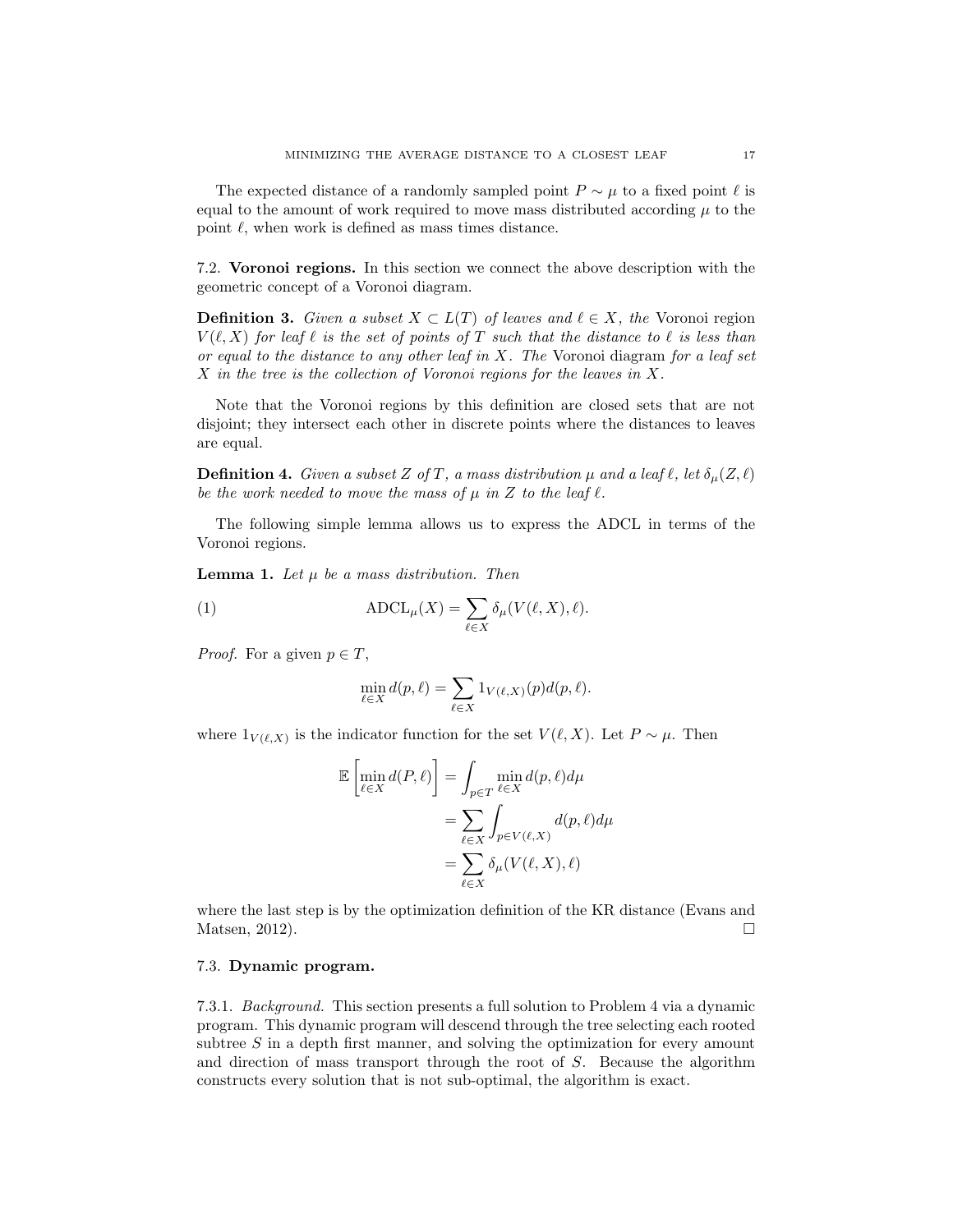7.3.2. Bubbles. A first observation for the exact algorithm is that the tree can be divided into connected sets, that we call bubbles, with the following property: irrespective of the set of leaves  $X$  of the tree  $T$  that are selected, any pair of points in the same bubble will share the same closest leaf in X. Because of this characteristic, all that is needed to decide the fate of every particle of mass is to decide optimal mass transport on a per-bubble basis. Indeed, if it is optimal to move mass at point p to a leaf  $\ell$ , then the same must be true for every other point q in in the bubble. This observation turns the search for an optimal subset into an optimal assignment of bubbles to leaves of the tree, such that the total number of leaves that are assigned a bubble has cardinality at most  $k$ . As described below, the partition of the tree into bubbles is in fact the refinement of all possible Voronoi diagrams for all subsets of the leaves (along with the partition by edges, which is put in for convenience).

Recall that partitions of a set are partially ordered by inclusion, such that  $A \leq A'$ for two partitions A and A' iff every  $V \in A$  is contained in a  $V' \in A'$ . Partitions are a complete lattice with this partial order, thus there exists a greatest lower bound for any collection of partitions; define  $\mathcal{A} \wedge \mathcal{B}$  be the greatest lower bound for any partitions  $A$  and  $B$ . In practice this means finding the "coarsest" partition such that pairwise intersections of sets in the partitions are represented: for example,

$$
\{A, X \setminus A\} \wedge \{B, X \setminus B\} = \{A \cap B, A \setminus B, B \setminus A, X \setminus (A \cup B)\}.
$$

We will be interested in partitions of phylogenetic trees, and the boundaries of partitions can be thought of as "cuts" on edges or internal nodes. Thus if  $A$  and  $B$ are two partitions of a tree T,  $A \wedge B$  is the partition with every "cut."

Let  $\mathcal{V}(X)$  be the Voronoi diagram of T for some subset X of the leaves of T. Let  $\mathcal E$  be the partition of T such that the edges of T are the sets of the partition.

**Definition 5.** The bubble partition of a tree  $T$  is the coarsest partition refining all of the Voronoi decompositions of  $T$  and the edge partition:

$$
\mathcal{B}(T) := \mathcal{E} \wedge \bigwedge_{X \subset L(T)} \mathcal{V}(X)
$$

This partition forms the basis of our approach. By Lemma 1, an exhaustive approach to Problem 4 would involve trying all Voronoi diagrams for a given tree and transporting the mass in each of the regions to the closest leaf. However,  $\mathcal{B}(T)$ is the refinement of all Voronoi partitions. Because every point in a bubble has the same closest leaf, every optimal solution can be completely described by deciding to what leaf the mass in B gets sent for each  $B \in \mathcal{B}(T)$ . The number of bubbles is quadratic in the number of leaves irrespective of the given mass distribution.

In particular, by describing the optimization algorithm in terms of bubbles, it will work in the case of a continuous mass distribution. What is needed is a way to calculate the amount of work needed to move a continuous mass distribution to one side of a bubble. This can be done using a simple integral as described in (Evans and Matsen, 2012), however, the above-described rppr implementation is in terms of a discrete distribution of mass.

7.3.3. Recursion introduction. In this section we will describe a recursion that will solve Problem 4 as described above. Fix the number of allowed leaves  $k$ . The recursion is depth-first starting at a root, which can be arbitrarily assigned if the tree is not already rooted. *Partial solutions* start at the leaves, are modified and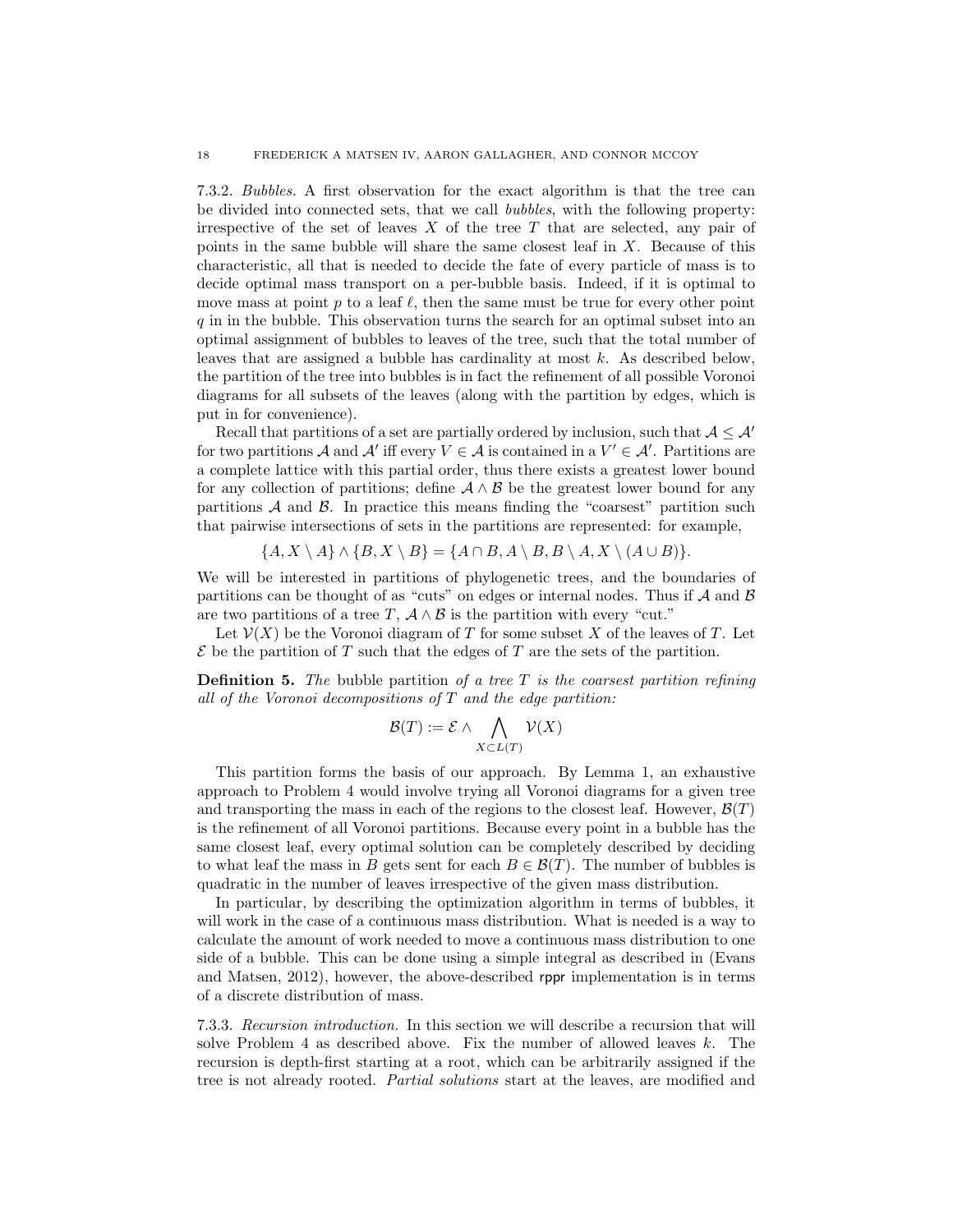reproduce as they travel through bubbles, then get combined at internal nodes. We remind the reader that a solution to Problem 4 is completely specified by the destination of the mass for each bubble.

These partial solutions will be denoted by labeled tuples, either  $RMD(X, \chi, \omega)$ for a root mass distal solution, or  $RMP(X, \chi, \pi, \omega)$  for a root mass proximal solution as follows. The  $X$  component of the partial solution is the *leaf set*: the leaves that have been selected for the partial solution to the ADCL problem. The  $\chi$  component is the closest leaf distance: the distance to the closest leaf in the partial solution. The  $\pi$  component is the *proximal mass*: the mass that is moved to the root of S by this partial solution (RMD solutions always have zero proximal mass). The  $\omega$ component is the work subtotal: the amount of work needed for the partial solution to move the mass in  $S$  to either the root of  $S$  or a leaf in  $X$ . Whether a partial solution is an RMP or an RMD solution defines its *mass direction class*.

The depth first recursion will maintain a list of partial solutions that gets updated upon traversing bubbles and internal nodes. We remind the reader that bubbles never span more than a single edge.

7.3.4. Base case at a leaf. There are two base cases at a leaf: that of not including the leaf and that of including the leaf. The partial solution that corresponds to including the leaf  $\ell$  is  $\text{RMD}(\{\ell\}, 0, 0)$  and that of not including the leaf is RMP( $(\emptyset, \infty, 0, 0)$ ). From there, we move proximally through the bubbles along the edges and through the internal nodes as follows. Note that these partial solutions at each leaf are then passed through the bubbles directly proximal to their leaf.

7.3.5. Moving through a bubble. Assume the algorithm is traversing a bubble along an edge, such that the edge length in the bubble is  $\lambda$  and the amount of mass in the bubble is  $\mu$ . Define  $\alpha$  to be the amount of work required to move the mass in the bubble to the distal side of the bubble, and  $\beta$  to be the corresponding amount of work for the proximal side. We now describe the steps required to update this collection of partial solutions going from the distal to the proximal side of the bubble.

The first step is to update the existing partial solutions. In this updating step the mass-direction class will not be changed (in the second step we will construct RMP solutions from RMD solutions). RMD solutions get updated as follows:

$$
\text{RMD}(X, \chi, \omega)
$$

maps to

$$
\text{RMD}(X, \chi + \lambda, \omega + \alpha + \mu \cdot \chi)
$$

as RMD solutions must move the mass of the current bubble to a leaf, and moving it to the closest selected leaf is optimal.

On the other hand, RMP solutions will have the mass of the current bubble moving away from the leaves of S. Thus

$$
\text{RMP}(X, \chi, \pi, \omega)
$$

maps to

$$
\text{RMP}(X, \chi + \lambda, \pi + \mu, \omega + \beta + \pi \cdot \lambda).
$$

The second step is to consider solutions such that the mass transport on the distal and proximal sides of the bubble are not the same. In that case, the optimal directions of mass movement on distal and proximal edges for a given bubble must be pointing away from each other; the alternative could not be optimal. Thus here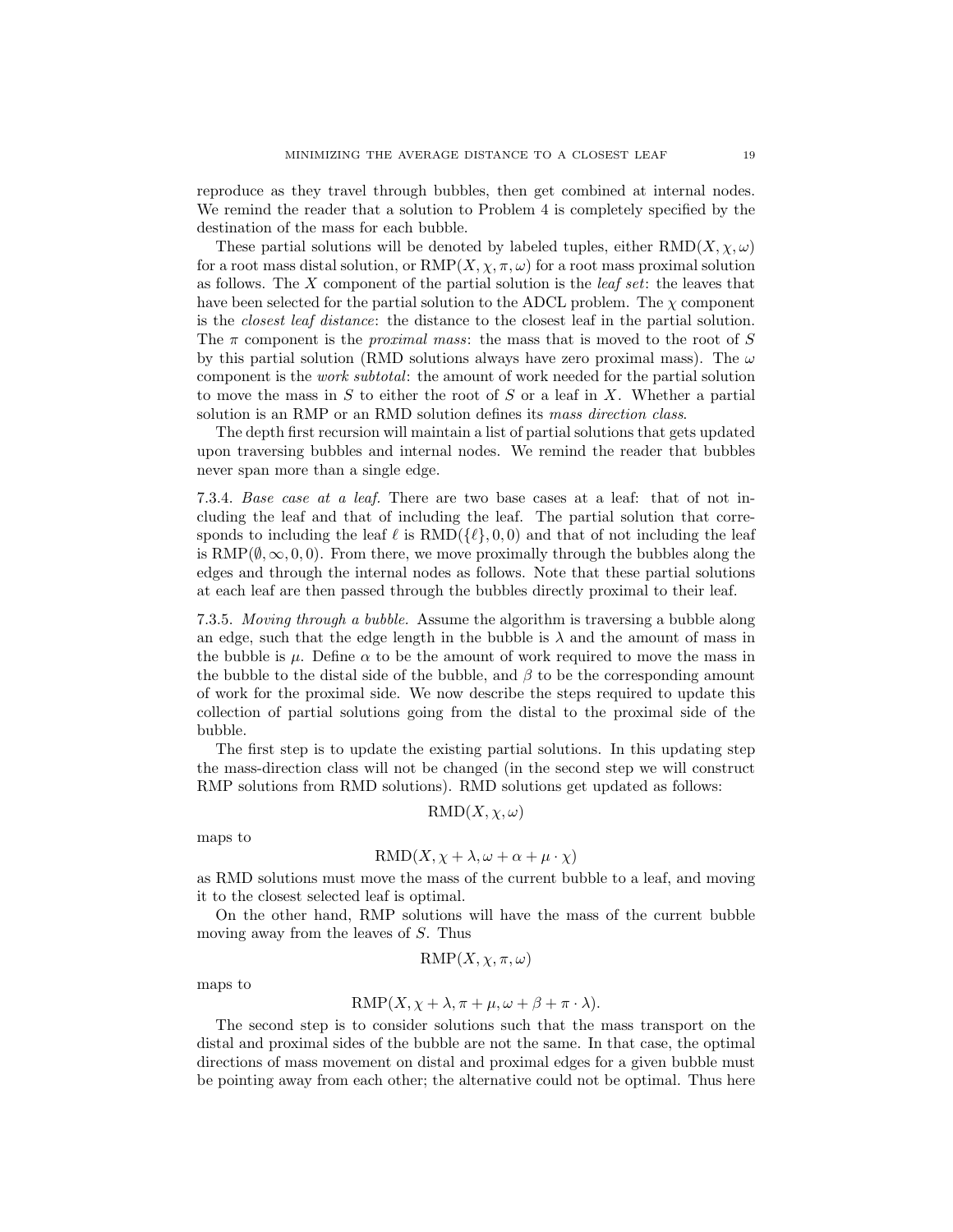we consider adding an RMP solution based on a previous RMD solution. This solution has all of the mass going to the leaves in S except that of the current bubble, which moves proximally. This step can be ignored if  $\mu = 0$ . Given a  $RMD(X, \chi, \omega)$  with  $X \neq \emptyset$ , add the resulting

$$
RMP(X, \chi + \lambda, \mu, \omega + \beta)
$$

to the list of possible solutions if  $\beta < \alpha + \mu \cdot \chi$ .

The following simple lemma reduces the number of bubbles that must be considered.

**Lemma 2.** Given two neighboring bubbles on a single edge, such that the proximal bubble has zero mass. The recursive step in this section after progressing through these two bubbles is identical to one where the two bubbles are merged.  $\Box$ 

7.3.6. Moving proximally through an internal node. When encountering an internal node, the algorithm first combines all tuples of partial solutions for each subtree as follows. Assume we are given one  $\varphi_i$  from each of the subtrees, where  $X_i$ ,  $\chi_i$ ,  $\pi_i$ , and  $\omega_i$  are as above for the *i*th tree (define  $\pi_i = 0$  for RMD solutions).

At least one, and possibly two, partial solutions can be constructed from the partial solutions in the subtrees. There is always one solution where the proximal mass, if it exists, continues moving away from the leaves of  $S$ ; we will call this the "continuing" solution. Sometimes it is also possible for the proximal mass to go to a leaf in one of the subtrees, giving another solution we will call the "absorbing" solution.

The continuing solution in the case that all solutions are RMD solutions is

$$
\operatorname{RMD}\left(\bigcup_i X_i, \min_i \chi_i, \sum_i \omega_i\right).
$$

If any of the solutions are RMP solutions, then the resulting solution is

$$
\text{RMP}\left(\bigcup_i X_i, \min_i \chi_i, \sum_i \pi_i, \sum_i \omega_i\right)
$$

where  $\pi_i = 0$  for RMD solutions.

Now, if at least one leaf is selected in one of the subtrees, then it could be optimal to move the proximal mass to the closest leaf of the existing RMD solutions to make an absorbing solution; in that case we also have the new RMD solution

$$
\text{RMD}\left(\bigcup_{i} X_i, \min_{i} \chi_i, \sum_{i} \omega_i + \left(\min_{i} \chi_i\right) \cdot \sum_{i} \pi_i\right)
$$

.

Given an internal node with  $k$  subtrees, combine all partial solutions of the subtrees in this way. The complete collection of solutions given a set of  $\psi_i$  for each subtree is the union of this process applied to every element of the Cartesian product of the  $\psi_i$ . Throw away any partial solutions such that the cardinality of the  $X$  is greater than  $k$ .

7.3.7. Termination at the root. Select the RMP solution  $RMP(X, \chi, \omega)$  with  $|X| =$ k with the smallest  $\omega$ . Note that in fact all solutions for number of chosen leaves less than k are generated by this algorithm.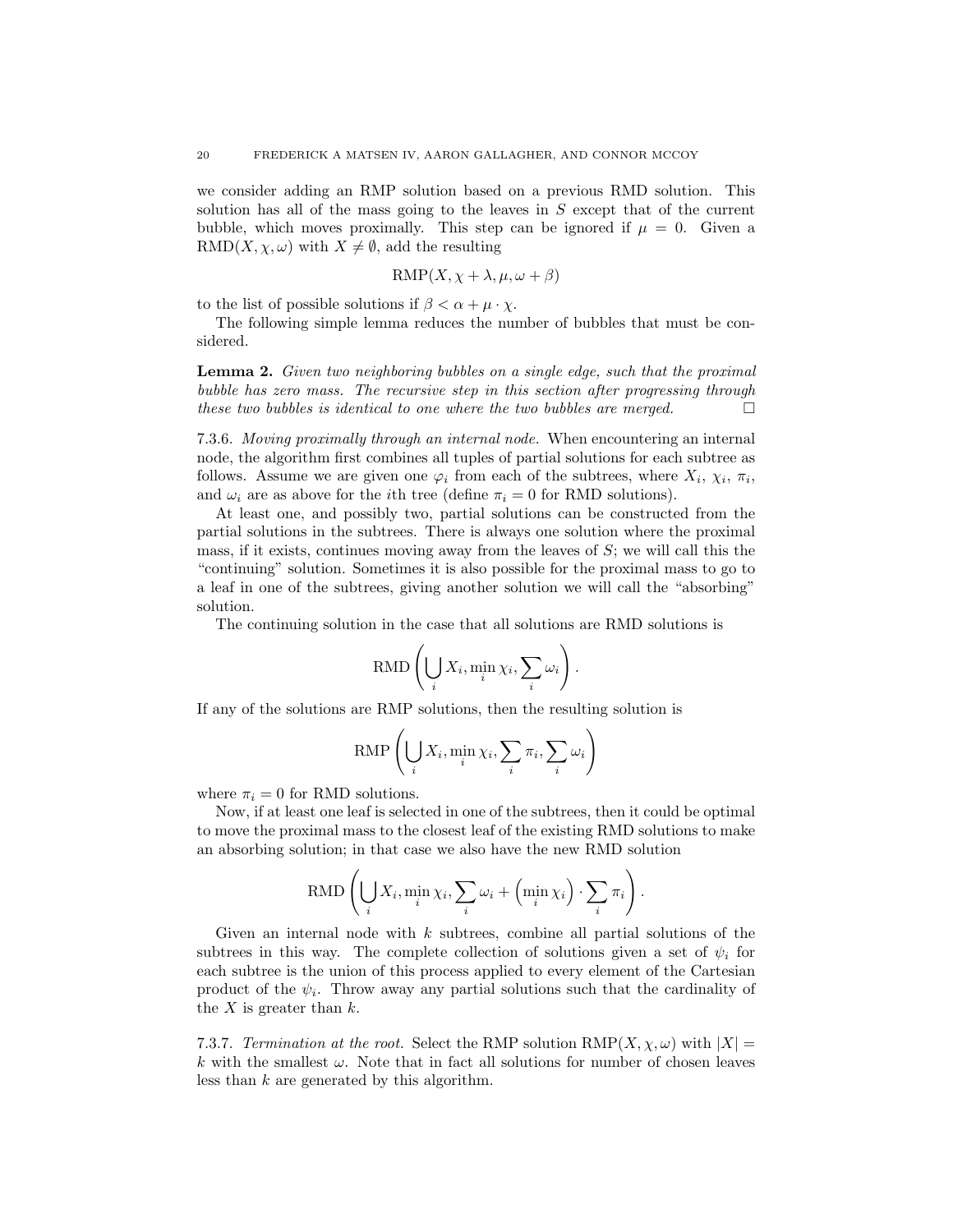7.3.8. Avoiding computation of suboptimal solutions. By naïvely combining all of the solutions described above we may get solutions that cannot be optimal for any structure of the rest of the tree. These solutions greatly reduce the speed of the algorithm when carried along as described above. In this section we describe a way to avoid these solutions using geometry (Fig. 4).

The culling strategy employed here is to eliminate partial solutions that would not be optimal for any amount and direction of mass transport through the root of S. This is achieved by first binning the partial solutions by the number of leaves  $k$ they employ then further binning them by mass-direction class.

For an RMP solution the amount of work required in a given partial solution to move the mass in  $S$  to some selected leaf is equal to the mass transport within  $S$ plus the amount of work required to move the proximal mass of that partial solution to some leaf proximal to S. Imagine that this proximal leaf is distance x away from the root of S. For a given partial solution we can plot the amount of work to move the mass in S to some selected leaf with respect to x. This will be  $\omega + x \cdot \pi$ .

Similar logic applies for RMD solutions but where the appropriate parameter  $x$ to use is the amount of mass that comes proximally through  $\rho$ . The total amount of work in that case then, is  $\omega + x \cdot \chi$ .

These considerations motivate the following definition.

**Definition 6.** The subwork  $f_{\varphi}$  for a partial solution  $\varphi$  is the function

$$
f_{\varphi}(x) = \begin{cases} \omega + x \cdot \pi & \text{if } \varphi = \text{RMP}(X, \chi, \pi, \omega) \\ \omega + x \cdot \chi & \text{if } \varphi = \text{RMD}(X, \chi, \omega) \end{cases}
$$

Let the x in  $f_{\varphi}(x)$  be called the subwork parameter.

**Definition 7.** Assume  $\psi$  is a set of partial solutions with the same number of leaves and the same root mass direction. The optimality interval  $I_{\psi}(\varphi)$  is the interval for which  $\varphi$  is optimal compared to the other solutions in  $\psi$ , namely

$$
I_{\psi}(\varphi) = \{ x \in [0, \infty) : f_{\varphi}(x) \le f_{\varphi'}(x) \forall \varphi' \in \psi \}
$$

It can be easily seen that the set defined in this way is actually an interval. We can ignore partial solutions that have an empty optimality interval.

These optimality intervals can be found by using the double description algorithm as described in the algorithm introduction. Specifically, a line with equation  $y = mx + b$  will get translated into the half-plane constraint  $y \leq mx + b$ . The set of points in the plane that satisfy this collection of inequalities is called a convex polytope. A convex polytope can be equivalently described as the intersection of a number of half-spaces (a so-called *H-description*) or as the convex hull of a number of points (a so-called V-description). In this setting the set of  $x$  values between vertices are the optimality intervals, and the lines that contact pairs of neighboring vertices correspond to partial solutions that are optimal for some value of  $x$  (Fig. 4).

The "double description" algorithm (Motzkin et al., 1983; Fukuda and Prodon, 1996) is an efficient way to go from an H-description to a V-description which also collects information on what linear constraints contact what facets. One way to use this perspective on optimal solutions is to simply throw away partial solutions that have empty optimality intervals after combining. Another is to use optimality intervals to guide the combination of solutions in at internal nodes as described in the next section.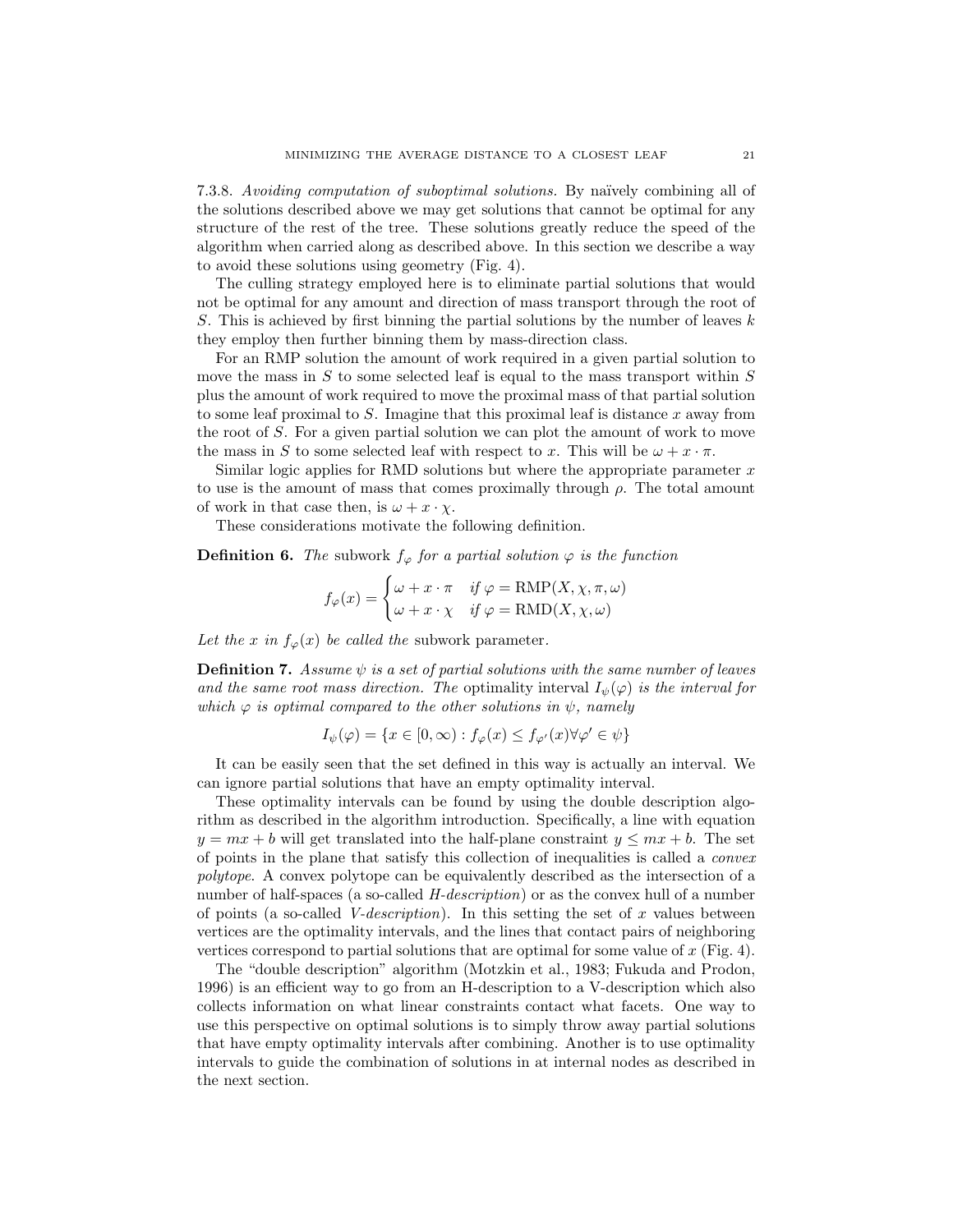We perform a pre-filtering step before running the double description algorithm to discard lines that could never be facets. Denote lines as being pairs of  $(m, b)$ , where m is a slope and b is a y-intercept. Clearly if  $m_1 < m_2$  and  $b_1 < b_2$  then the line  $(m_1, b_1)$  will lie below  $(m_2, b_2)$  for all positive x. Therefore  $(m_2, b_2)$  will never be a facet and can be ignored. We quickly eliminate some of these clearly suboptimal partial solutions by sorting the  $(m, b)$  pairs in terms of increasing m. If in this ordering, the line  $(m_1, b_1)$  precedes  $(m_2, b_2)$  with  $b_2 \geq b_1$  then we discard  $(m_2, b_2).$ 

We can also include some global information as inequalities. For RMP solutions the subwork parameter is bounded between the closest and farthest leaves in the proximal part of the tree. For RMD solutions the subwork parameter is bounded between zero and the total amount of mass in the proximal part of the tree. These additional constraints further cut down optimality intervals and reduce the number of solutions.

7.3.9. Optimality intervals and solution combination. Here we explore ways of using optimality intervals to reduce the number of partial solutions that must be combined between subtrees. We will describe the partial solutions combination in terms of combining pairs of subtrees. If a given internal node has more than two subtrees, say  $T_1, \ldots, T_k$ , then we can combine over partial solutions for  $T_1$  and  $T_2$ , then combine those results with  $T_3$ , and so on.

Assume we are given two partial solutions  $\varphi_1$  and  $\varphi_2$ , and these have two optimality intervals  $I_1 = (l_1, u_1)$  and  $I_2 = (l_2, u_2)$ , respectively. The criteria used to check if a given combination could be optimal depend on the mass-direction class, and we will describe the criteria on a case by case basis. Let  $\varphi$  be the solution that is formed from the combination of  $\varphi_1$  and  $\varphi_2$ , and denote its optimality interval with  $I$ .

If  $\varphi_1$  and  $\varphi_2$  are both RMP solutions, the subwork parameter for each will be the distance to the closest leaf in the proximal part of the tree. Since the combination will also be an RMP solution, to be optimal for a subwork parameter  $x$  each partial solution will have to be optimal for that x. Thus  $I = I_1 \cap I_2$ , and  $\varphi$  is viable if  $I \neq \emptyset$ .

If  $\varphi_1$  and  $\varphi_2$  are both RMD solutions, the subwork parameter is the amount of mass that comes proximally through the root of S. When mass comes proximally through the root, it will go to the subtree that has the closest leaf. For this reason, I will be the optimality interval of the partial solution with the smallest  $\chi$ . If the subtrees have identical  $\chi$ 's, then I is the smallest interval containing  $I_1$  and  $I_2$ .

Recall that when one partial solution is an RMP solution and the other is an RMD solution, then we can get either an RMP or an RMD solution. Assume first  $\varphi_1$  is an RMP solution,  $\varphi_2$  is an RMD solution, and  $\varphi$  is an RMP solution. Since  $\varphi$ is an RMP solution, no mass will be sent into  $T_2$  from outside of it. Thus  $\varphi$  should only be used if  $\varphi_2$  has the smallest  $\omega$  across all partial solutions that have the same number of leaves as  $\varphi_2$ . Also, the solution could be optimal only if  $\chi_2$  is greater than the upper bound of  $I_1$ , because otherwise it would be optimal to send the proximal mass of  $T_1$  proximally into  $T_2$ . If  $\varphi_1$  is an RMP solution,  $\varphi_2$  is an RMD solution, and  $\varphi$  is an RMD solution, the subwork parameter for  $\varphi$  is the amount of mass coming from above. Because the proximal mass of  $\varphi_1$  will be sent into  $T_2$ ,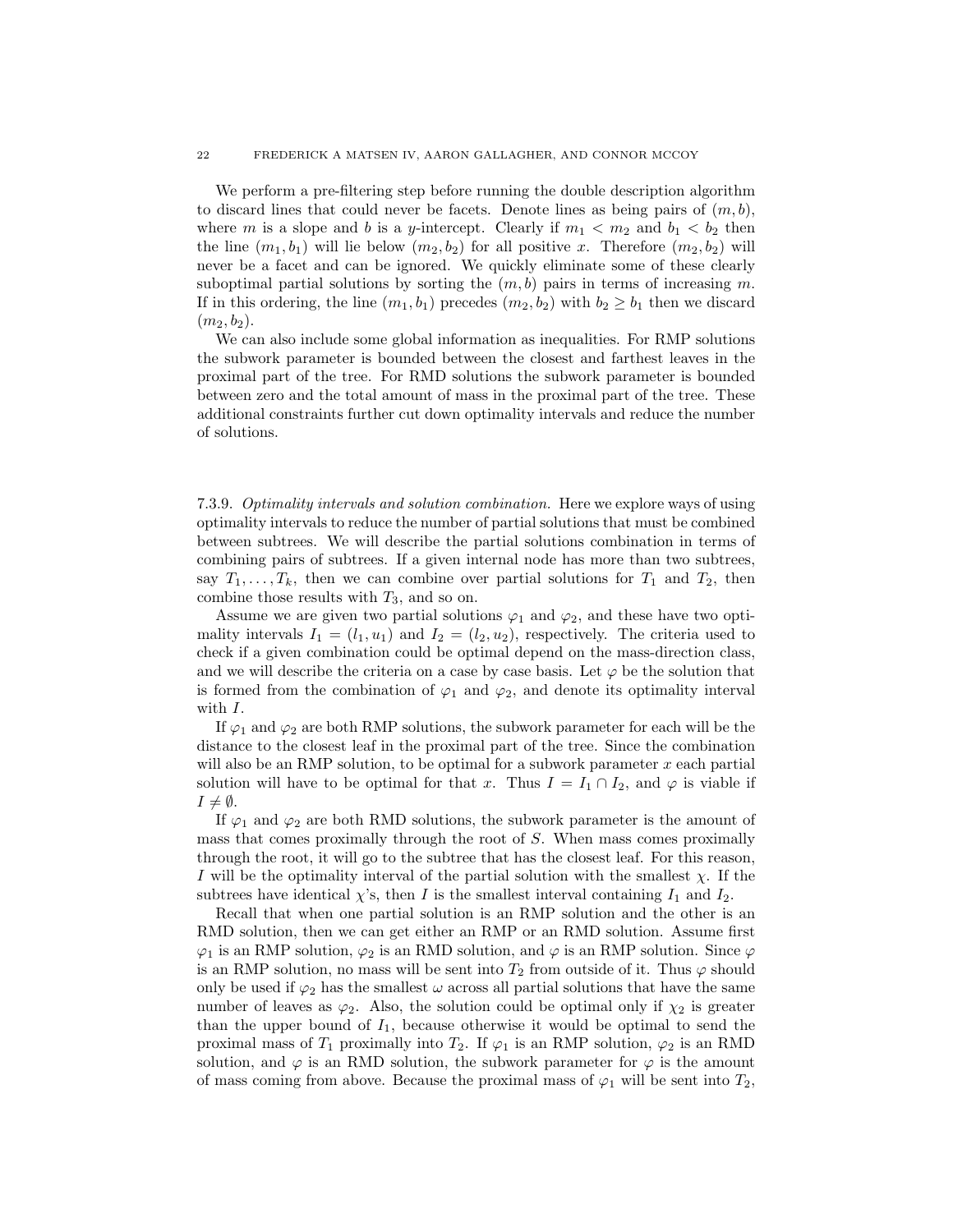the optimality interval I is  $I_2 \cap [\pi_1, \infty)$ . The corresponding partial solution is valid if I is nonempty and  $\chi_2 \in I_1$ .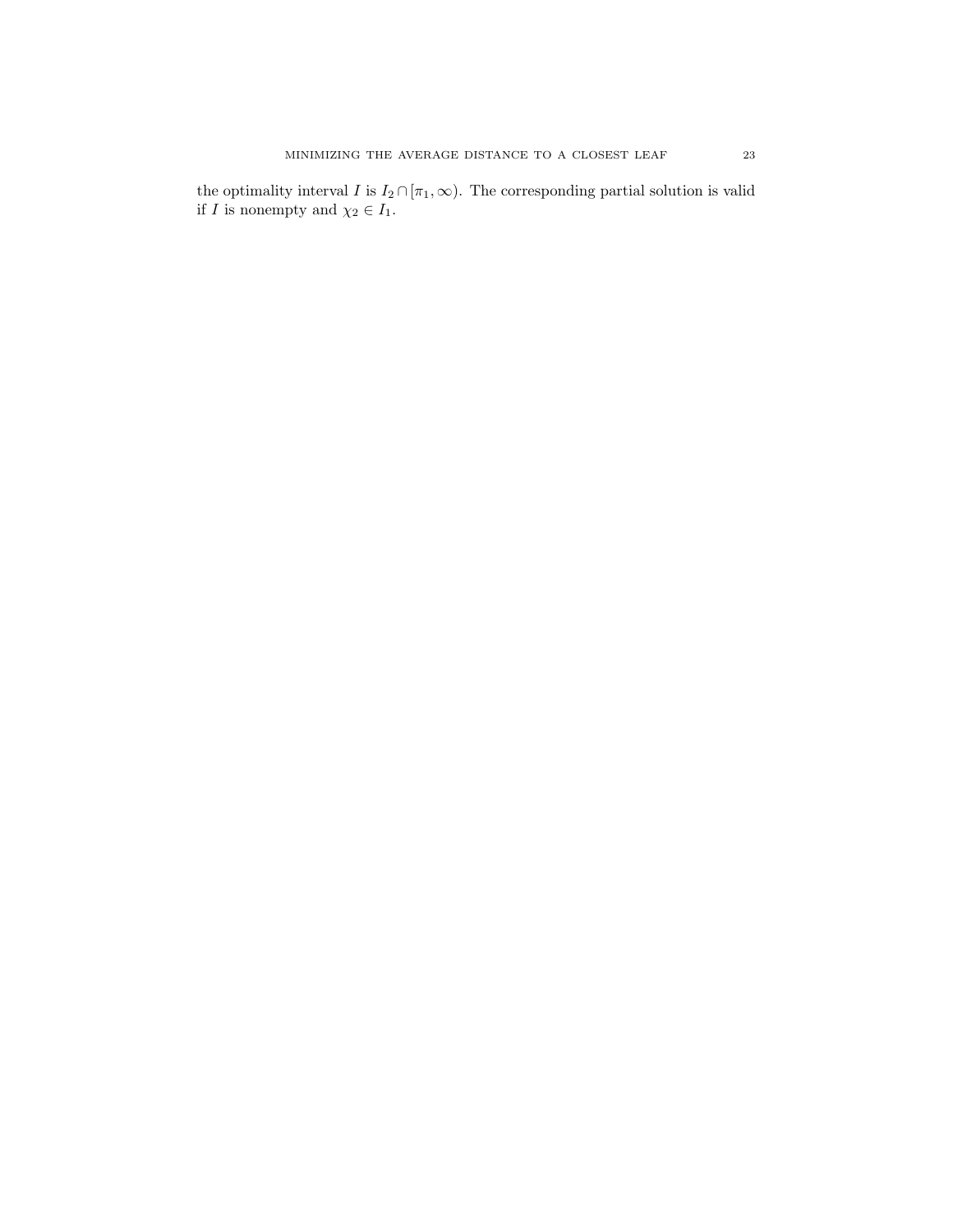

Figure S1. The distribution of ADCL values under 500 bootstrap replicates for the 65 non-chimeric Enterobacteriaceae sequences used elsewhere in the paper.  $\sqrt{\frac{FIGbootstrap}{P1G}$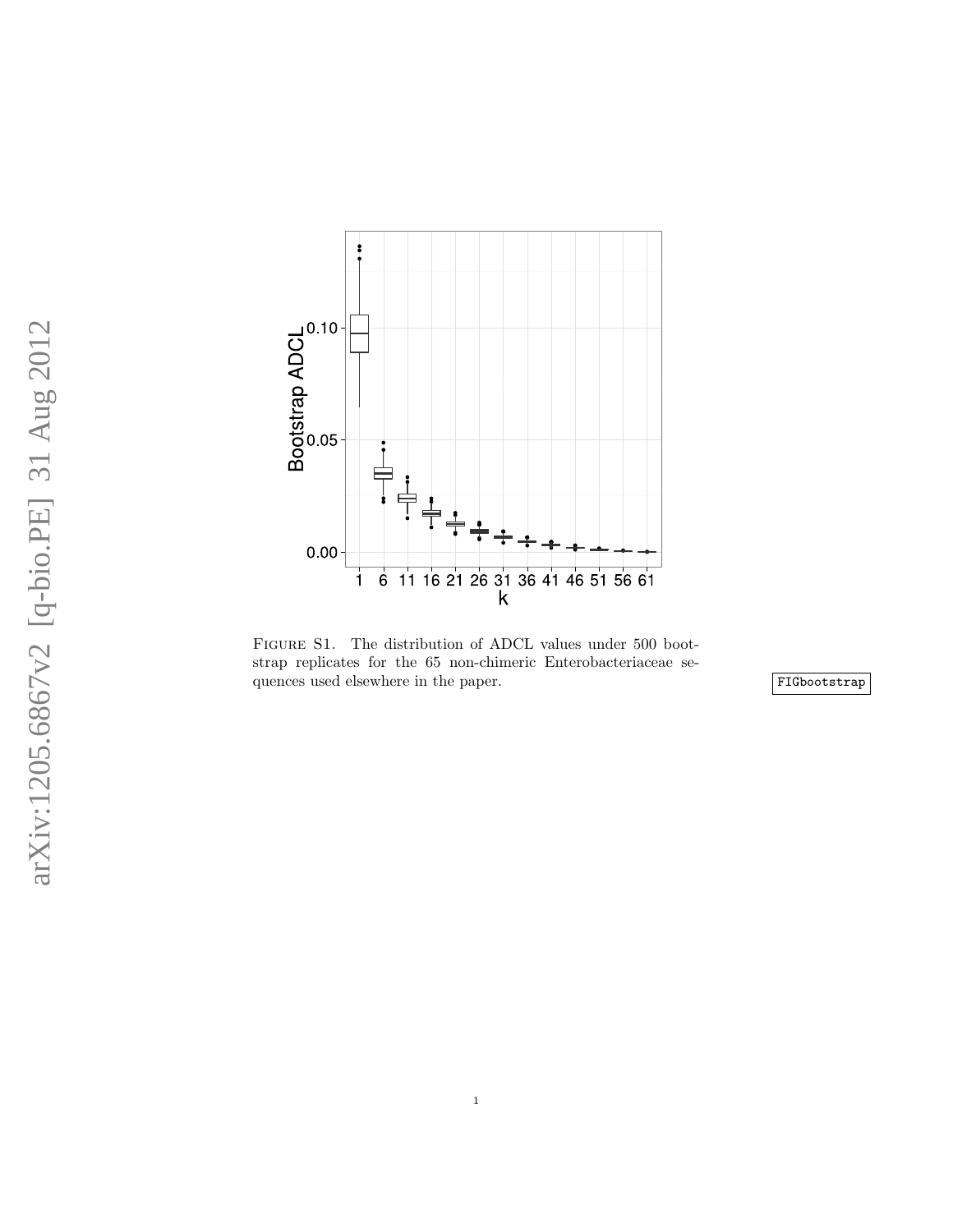

FIGURE S2. Comparison of the memory required to run the exact algorithm versus PAM with respect to the number of leaves in the original tree. Trees were generated as in Figure 7. The peak heap memory usage for each algorithm on a given tree is shown by a single point. The point of the state of the state of the state of the state of the state of the state of the state of the state of the state of the state of the state of the state of the state of the state of the state of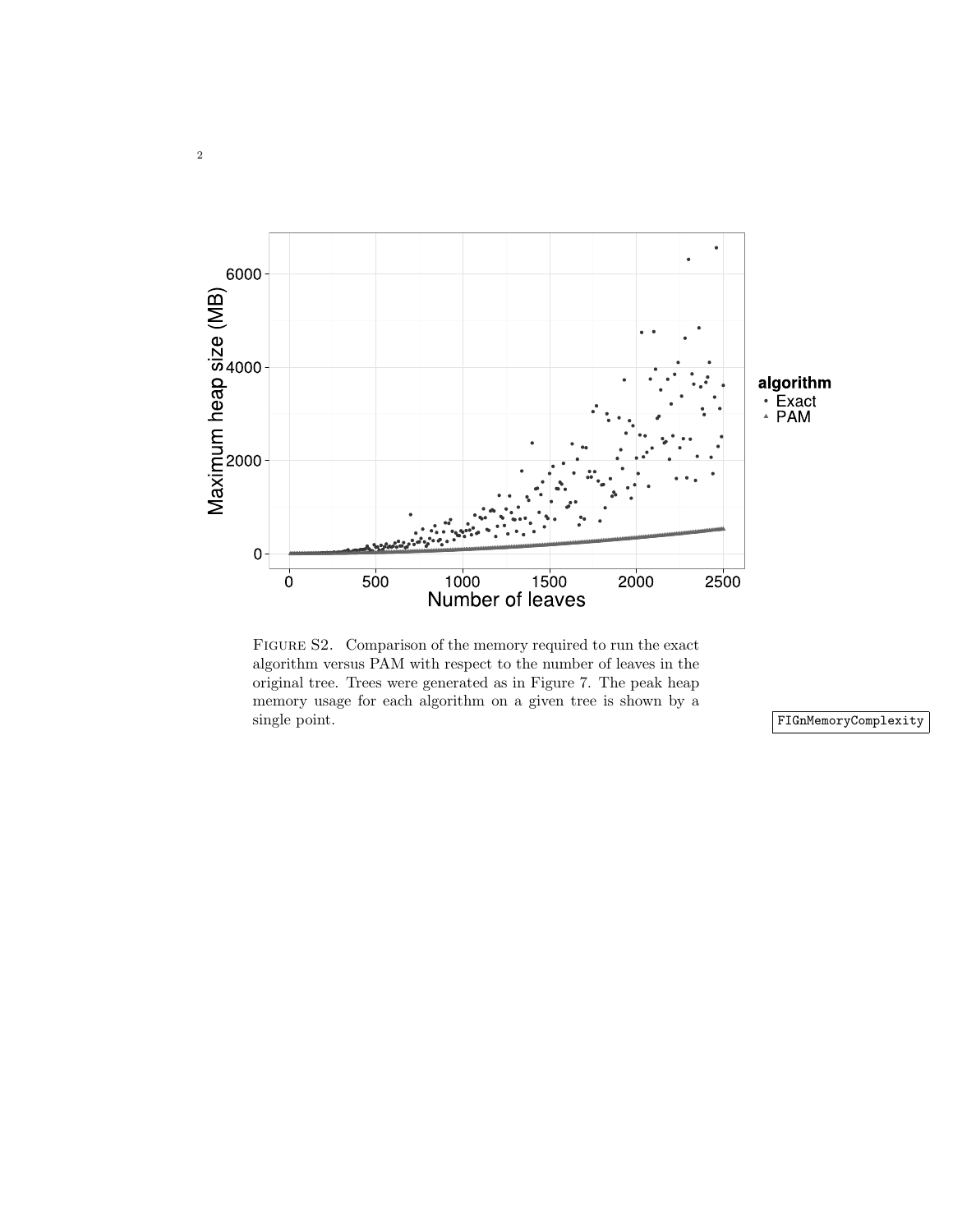

FIGURE S3. PAM convergence on the five 1000-leaf trees described in Figure 6. Each iteration is an attempt to swap a medoid from the current partition with a non-medoid. Crosses denote the iteration at which the algorithm converged. The state of  $\Box$